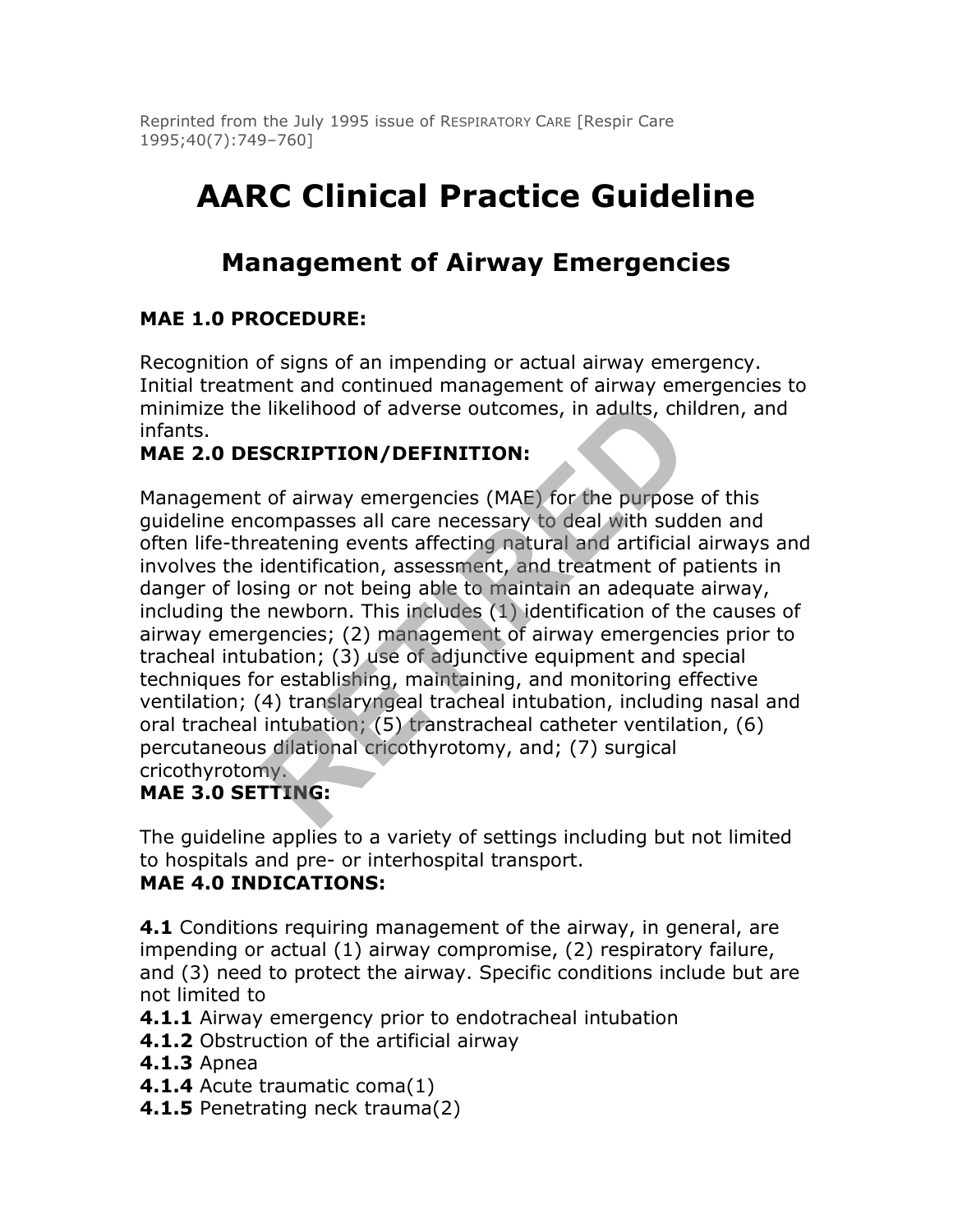**4.1.6** Cardiopulmonary arrest and unstable dysrhythmias(3)

**4.1.7** Severe bronchospasm(4-8)

**4.1.8** Severe allergic reactions with cardiopulmonary compromise(9,10)

- **4.1.9** Pulmonary edema(11,12)
- **4.1.10** Sedative or narcotic drug effect(13)
- **4.1.11** Foreign body airway obstruction(3)
- **4.1.12** Choanal atresia in neonates(14)
- **4.1.13** Aspiration
- **4.1.14** Risk of aspiration
- **4.1.15** Severe laryngospasm(15)
- **4.1.16** Self-extubation(16,17)

**4.2** Conditions requiring emergency tracheal intubation include, but are not limited to

- **4.2.1** Persistent apnea
- **4.2.2** Traumatic upper airway obstruction (partial or complete)(18-20)

**4.2.3** Accidental extubation of the patient unable to maintain adequate spontaneous ventilation(16,17)

**4.2.4** Obstructive angioedema (edema involving the deeper layers of the skin, subcutaneous tissue, and mucosa)(21-23) requiring emergency trachear intubation interests<br>atic upper airway obstruction (partial or comp<br>ntal extubation of the patient unable to maint<br>ventilation(16,17)<br>active angioedema (edema involving the deeper<br>cutaneous tis

- **4.2.5** Massive uncontrolled upper airway bleeding(2,24)
- **4.2.6** Coma with potential for increased intracranial pressure(25)
- **4.2.7** Infection-related upper airway obstruction (partial or complete)
- **4.2.7.1** Epiglottitis in children or adults(26,27)
- **4.2.7.2** Acute uvular edema(28)
- **4.2.7.3** Tonsillopharyngitis or retropharyngeal abscess(29)
- **4.2.7.4** Suppurative parotitis(30)
- **4.2.8** Laryngeal and upper airway edema(31)
- **4.2.9** Neonatal- or pediatric-specific
- **4.2.9.1** Perinatal asphyxia(32,33)
- **4.2.9.2** Severe adenotonsillar hypertrophy(34,35)
- **4.2.9.3** Severe laryngomalacia(36,37)
- **4.2.9.4** Bacterial tracheitis(38-40)
- **4.2.9.5** Neonatal epignathus(41,42)

**4.2.9.6** Obstruction from abnormal laryngeal closure due to arytenoid masses(43)

- **4.2.9.7** Mediastinal tumors(44)
- **4.2.9.8** Congenital diaphragmatic hernia(45)
- **4.2.9.9** Presence of thick and/or particulate meconium in amniotic fluid(46-48)
- **4.2.10** Absence of airway protective reflexes
- **4.2.11** Cardiopulmonary arrest
- **4.2.12** Massive hemoptysis(49)
- **4.3** The patient in whom airway control is not possible by other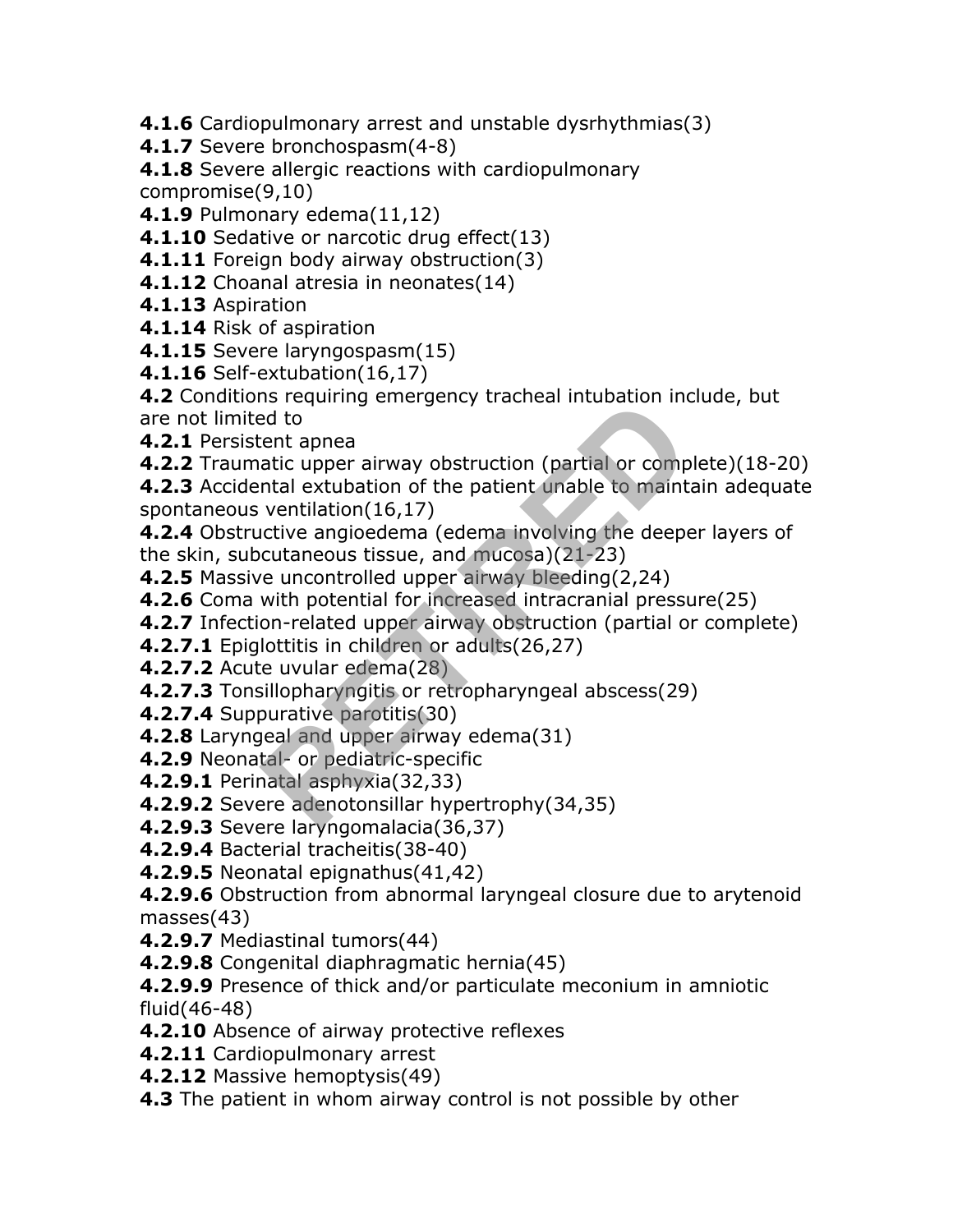methods may require surgical placement of an airway (needle or surgical cricothyrotomy).(20,50,51)

**4.4** Conditions in which endotracheal intubation may not be possible and in which alternative techniques may be used include but are not limited to

**4.4.1** restriction of endotracheal intubation by policy or statute;

**4.4.2** difficult or failed intubation in the presence of risk factors associated with difficult tracheal intubations(52) such as

**4.4.2.1** Short neck,(53) or bull neck(54)

- **4.4.2.2** Protruding maxillary incisors(53)
- **4.4.2.3** Receding mandible(53)
- **4.4.2.4** Reduced mobility of the atlanto-occipital joint(55)
- **4.4.2.5** Temporomandibular ankylosis(55)
- **4.4.2.6** Congenital oropharyngeal wall stenosis(56)

**4.4.2.7** Anterior osteophytes of the cervical vertebrae, associated with diffuse idiopathic skeletal hyperostosis(57)

- **4.4.2.8** Large substernal and/or cancerous goiters(58)
- **4.4.2.9** Treacher-Collins syndrome(59)
- **4.4.2.10** Morquio-Brailsford syndrome(60)
- **4.4.2.11** Endolaryngeal tumors(61)
- **4.4.3** when endotracheal intubation is not immediately possible

# **MAE 5.0 CONTRAINDICATIONS:**

Aggressive airway management (intubation or establishment of a surgical airway) may be contraindicated when the patient's desire not to be resuscitated has been clearly expressed and documented in the patient's medical record or other valid legal document.(62-64) **MAE 6.0 PRECAUTIONS/HAZARDS AND/OR COMPLICATIONS:** portificial oropharyngeal wall stenosis(56)<br>genital oropharyngeal wall stenosis(56)<br>rior osteophytes of the cervical vertebrae, assettic skeletal hyperostosis(57)<br>e substemal and/or cancerous goiters(58)<br>cher-Collins syndr

The following represent possible hazards or complications related to the major facets of management of airway emergencies:

**6.1** Translaryngeal intubation or cricothyrotomy is usually the route of choice. It may be necessary occasionally to use a surgical airway. Controversy exists as to whether intubation is hazardous in the presence of an unstable injury to the cervical spine. In one series the incidence of serious cervical spine injury in a severely injured population of blunt trauma patients was relatively low, and commonly used methods of precautionary airway management rarely led to neurologic deterioration.(65-67)

**6.1.1** Failure to establish a patent airway(68-70)

- **6.1.2** Failure to intubate the trachea(68,69)
- **6.1.3** Failure to recognize intubation of esophagus(25,68,71-81)
- **6.1.4** Upper airway trauma, laryngeal, and esophageal damage(82)
- **6.1.5** Aspiration(70,74,82,83)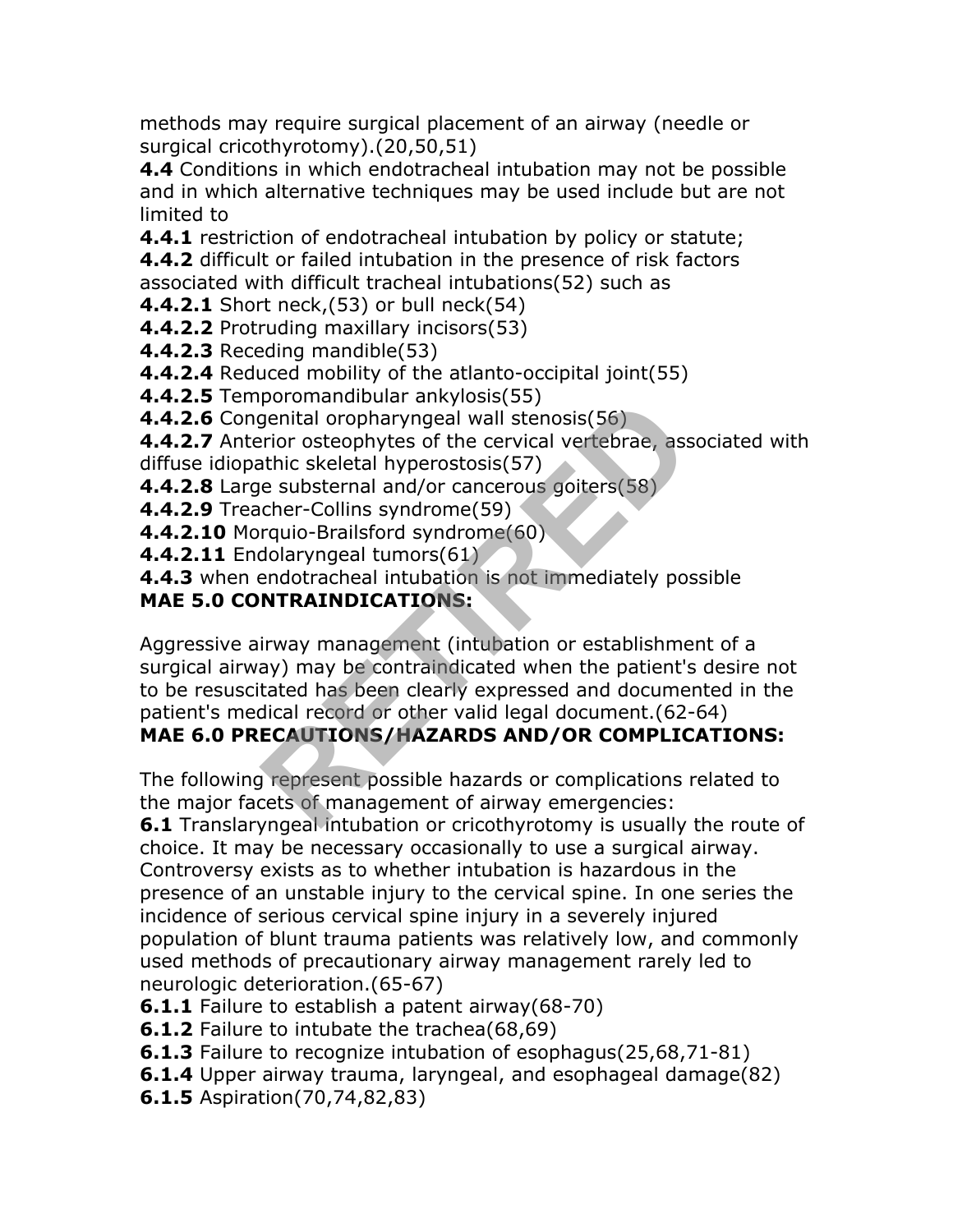- **6.1.6** Cervical spine trauma(67,84,85)
- **6.1.7** Unrecognized bronchial intubation(25,68,72,82,86,87)
- **6.1.8** Eye injury(70)
- **6.1.9** Vocal cord paralysis(88)
- **6.1.10** Problems with ETT tubes
- **6.1.10.1** Cuff perforation(89)
- **6.1.10.2** Cuff herniation(89)
- **6.1.10.3** Pilot-tube-valve incompetence(90)
- **6.1.10.4** Tube kinking during biting(70,89)
- **6.1.10.5** Inadvertent extubation(17,25,68,72,86,91-93)
- **6.1.10.6** Tube occlusion(17,72,82,89,93,94)
- **6.1.11** Bronchospasm(68,70,74)
- **6.1.12** Laryngospasm(72)
- **6.1.13** Dental accidents(70)
- **6.1.14** Dysrhythmias(94)
- **6.1.15** Hypotension and bradycardia due to vagal stimulation(94)
- **6.1.16** Hypertension and tachycardia(94,95)
- **6.1.17** Inappropriate tube size(89,96-99)
- **6.1.18** Bleeding
- **6.1.19** Mouth ulceration(82)
- **6.1.20** Nasal-intubation specific
- **6.1.20.1** Nasal damage including epistaxis
- **6.1.20.2** Tube kinking in pharynx
- **6.1.20.3** Sinusitis(100-102) and otitis media
- **6.1.21** Tongue ulceration
- **6.1.22** Tracheal damage including tracheoesophageal fistula, tracheal innominate fistula, tracheal stenosis, and tracheomalacia(103-107)
- **6.1.23** Pneumonia(108)
- **6.1.24** Laryngeal damage with consequent laryngeal
- stenosis,(82,101,107,109,110) laryngeal ulcer, granuloma, polyps, synechia recommist and bradycardia due to vagal stimulat<br>
rtension and bradycardia due to vagal stimulat<br>
rtension and tachycardia (94,95)<br>
propriate tube size(89,96-99)<br>
ling<br>
h ulceration (82)<br>
I-intubation specific<br>
sal damage i
- **6.1.25** Surgical cricothyrotomy or tracheostomy specific(111,112)
- **6.1.25.1** Stomal stenosis(82,113)
- **6.1.25.2** Innominate erosion(113)
- **6.1.26** Needle cricothyrotomy specific(114-118)
- **6.1.26.1** Bleeding at insertion site with hematoma formation
- **6.1.26.2** Subcutaneous and mediastinal emphysema(117)
- **6.1.26.3** Esophageal perforation
- **6.2** Emergency ventilation
- **6.2.1** Inadequate oxygen delivery(119-121)
- **6.2.2** Hypo- or hyperventilation(122-124)
- **6.2.3** Gastric insufflation and/or rupture(125,126)
- **6.2.4** Barotrauma(127-129)
- **6.2.5** Hypotension due to reduced venous return secondary to high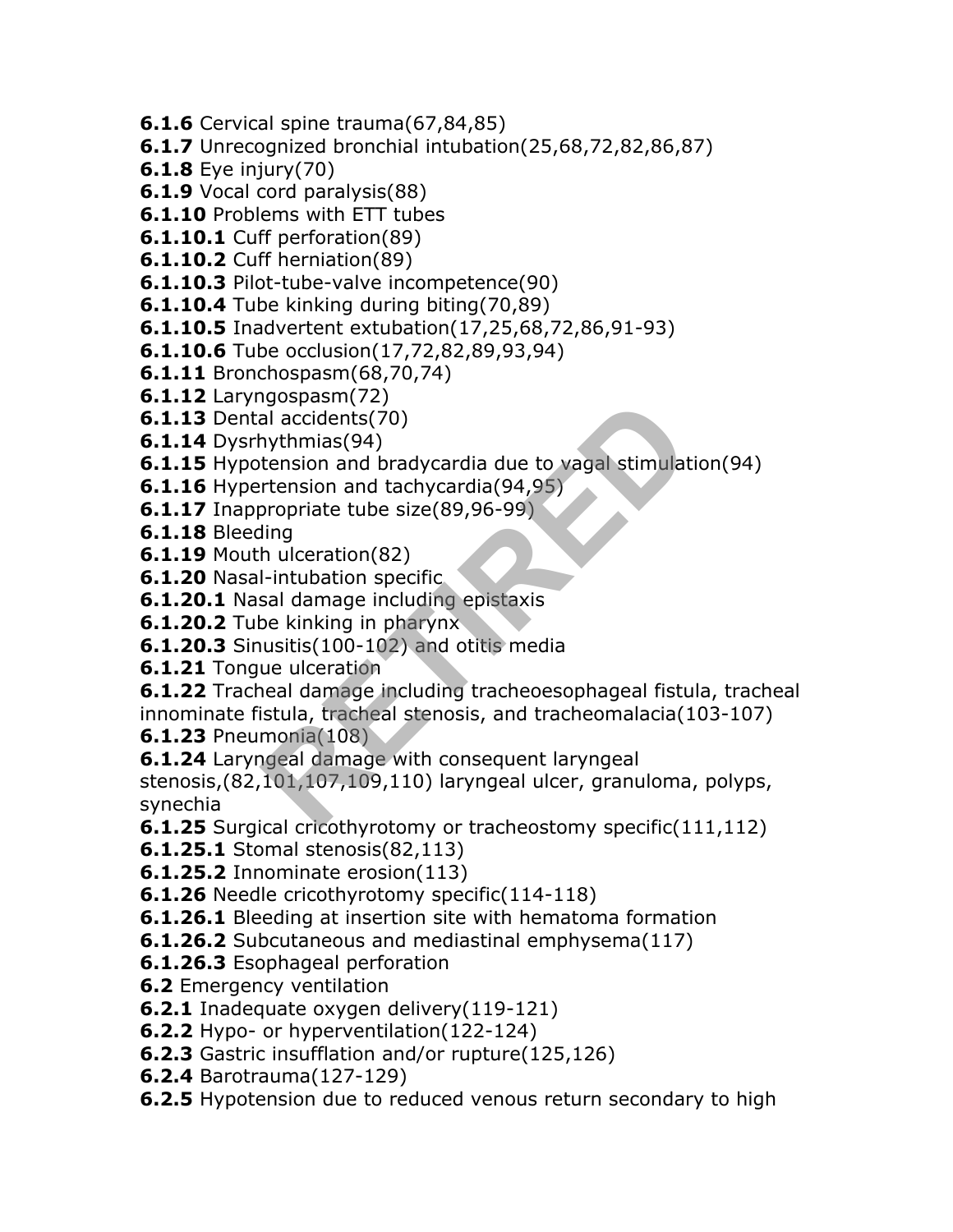mean intrathoracic pressure(130-132)

**6.2.6** Vomiting and aspiration(125)

**6.2.7** Prolonged interruption of ventilation for intubation(3,126)

**6.2.8** Failure to establish adequate functional residual capacity in the newborn(133-135)

**6.2.9** Movement of unstable cervical spine (more than by any commonly used method of endotracheal intubation).(136) **6.2.10** Failure to exhale due to upper airway obstruction during percutaneous transtracheal ventilation.(118,136)

### **MAE 7.0 LIMITATIONS OF PROCEDURE:**

Despite adequate management of airway emergencies, desired outcome may not be achieved because of the patient's underlying condition and progression of the process leading to the need for emergency airway management.

### **MAE 8.0 ASSESSMENT OF NEED:**

The need for management of airway emergencies is dictated by the patient's clinical condition. Careful observation, the implementation of basic airway management techniques, and laboratory and clinical data should help determine the need for more aggressive measures. Specific conditions requiring intervention include

**8.1** Inability to adequately protect airway (eg, coma, lack of gag reflex, inability to cough) with or without other signs of respiratory distress. **8.2** Partially obstructed airway. Signs of a partially obstructed upper airway include ineffective patient efforts to ventilate, paradoxical respiration, stridor, use of accessory muscles, patient's pointing to neck, choking motions, cyanosis, and distress. Signs of lower airway obstruction may include the above and wheezing. If progression of the process leading to the netway management.<br> **RESSMENT OF NEED:**<br> **RESSMENT OF NEED:**<br> **RESSMENT OF NEED:**<br> **RESSMENT OF NEED:**<br> **RESSMENT OF NEED:**<br> **RESSMENT OF NEED:**<br> **RESSMENT OF NEED:**<br> **RESSMENT** 

**8.3** Complete airway obstruction. Respiratory efforts with no breath sounds or suggestion of air movement are indicative of complete obstruction.

**8.4** Apnea. No respiratory efforts are seen. May be associated with cardiac arrest.

**8.5** Hypoxemia, hypercarbia, and/or acidemia seen on arterial blood gas analysis, oximetry or exhaled gas analysis.

**8.6** Respiratory distress. Elevated respiratory rate, high or low ventilatory volumes, and signs of sympathetic nervous system hyperactivity may be associated with respiratory distress.

**MAE 9.0 ASSESSMENT OF PROCESS AND OUTCOME:**

Timely intervention to maintain the patient's airway can improve outcome in terms of survival and level of function. Under rare circumstances, maintenance of an airway by nonsurgical means may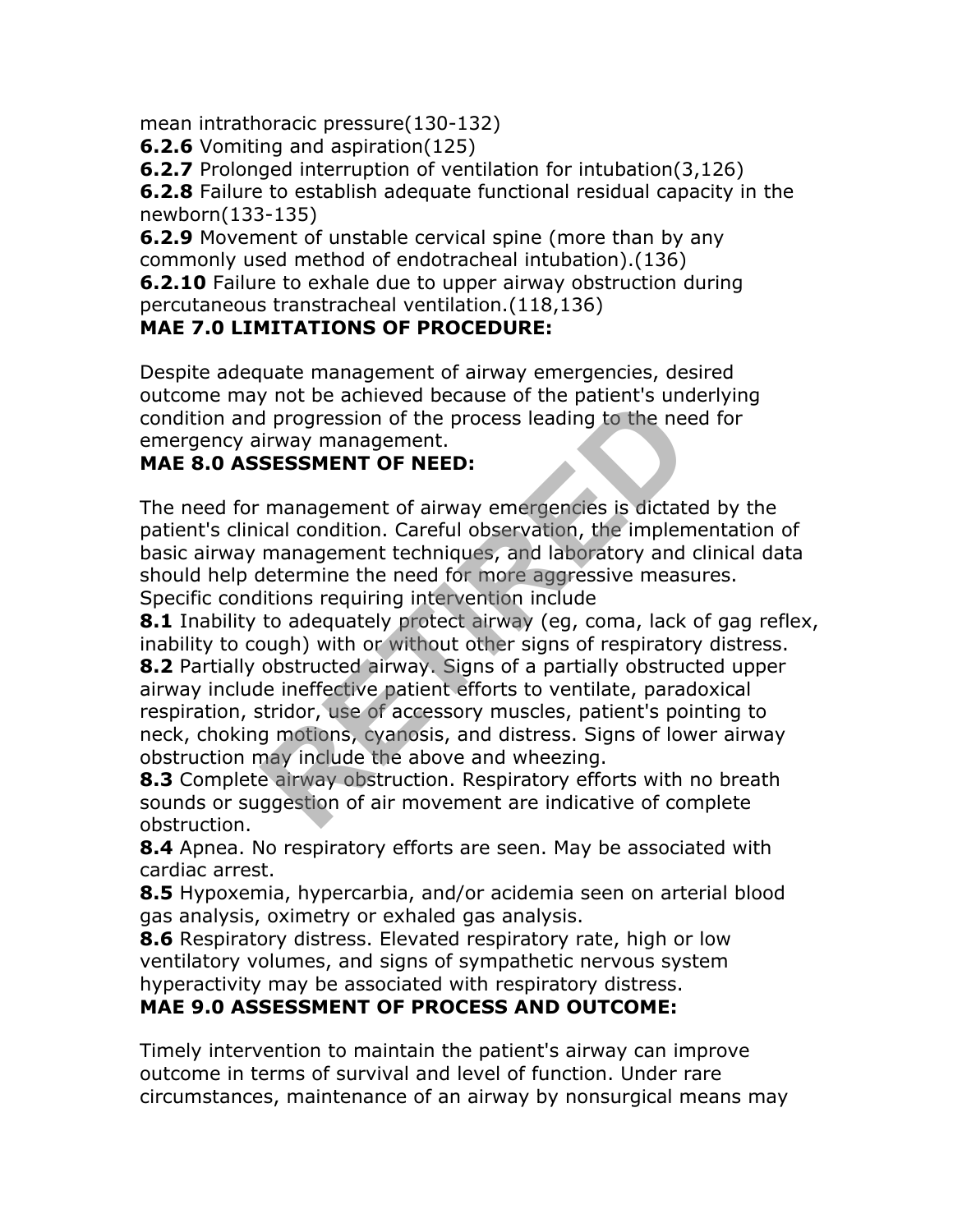not be possible. Despite optimal maintenance of the airway, patient outcomes are affected by patient-specific factors. Lack of availability of appropriate equipment and personnel may adversely affect patient outcome. Monitoring and recording are important to the improvement of the process of emergency airway management. Some aspects (eg, frequency of complications of tracheal intubation or time to establishment of a definitive airway) are easy to quantitate and can lead to improvement in hospitalwide systems. Patient condition following the emergency should be evaluated from this perspective. **MAE 10.0 RESOURCES:**

**10.1** Personnel: All health professionals should be trained, evaluated at frequent intervals, and retrained as necessary in the skills of emergency clearance of foreign body airway obstruction and airway secretions. Health professionals who are primary members of resuscitation teams in acute care hospitals should be skilled in advanced management of airway emergencies, emergency cardiac care (ECC), and advanced cardiac life support (ACLS).(137) Rearance of foreign body airway obstruction arealth professionals who are primary members<br>teams in acute care hospitals should be skille<br>anagement of airway emergencies, emergency<br>and advanced cardiac life support (ACLS).(

Emergency response system-a designated resuscitation team should be continuously available (24 hours/day, 7 days/week) to assist with the management of airway emergencies. Team members should be notified simultaneously. All hospital workers must know how to activate the hospital's emergency response system.(137)

### **10.1.1** Level I

**10.1.1.1** Training-all Level I personnel should be trained, evaluated by performance, and retrained as necessary in clearance of foreign-body airway obstruction, emergency airway-secretion evacuation techniques, and basic life support (BLS) at frequent intervals that do not exceed one year. Retraining should focus on identified deficiencies.

**10.1.1.2** Responsibilities-Level I personnel are health professionals who assist the primary (Level II) members of the health-care team. They should be capable of assisting Level II personnel by (1) assessing patients for airway emergencies, respiratory, and/or cardiac arrest, (2) activating the resuscitation team, (3) administering BLS, (4) clearing the airway of foreign-body obstruction or material with the potential for obstruction, (5) providing mouth-to-mask ventilation, (6) assisting with tracheal intubation, (7) attaching pulse oximeter and capnograph, (8) moving adjunct airway equipment to the scene, (9) collecting arterial blood for analysis, (10) making a written record of resuscitation efforts.

**10.1.1.3** Credentials-Level I health professionals should hold one or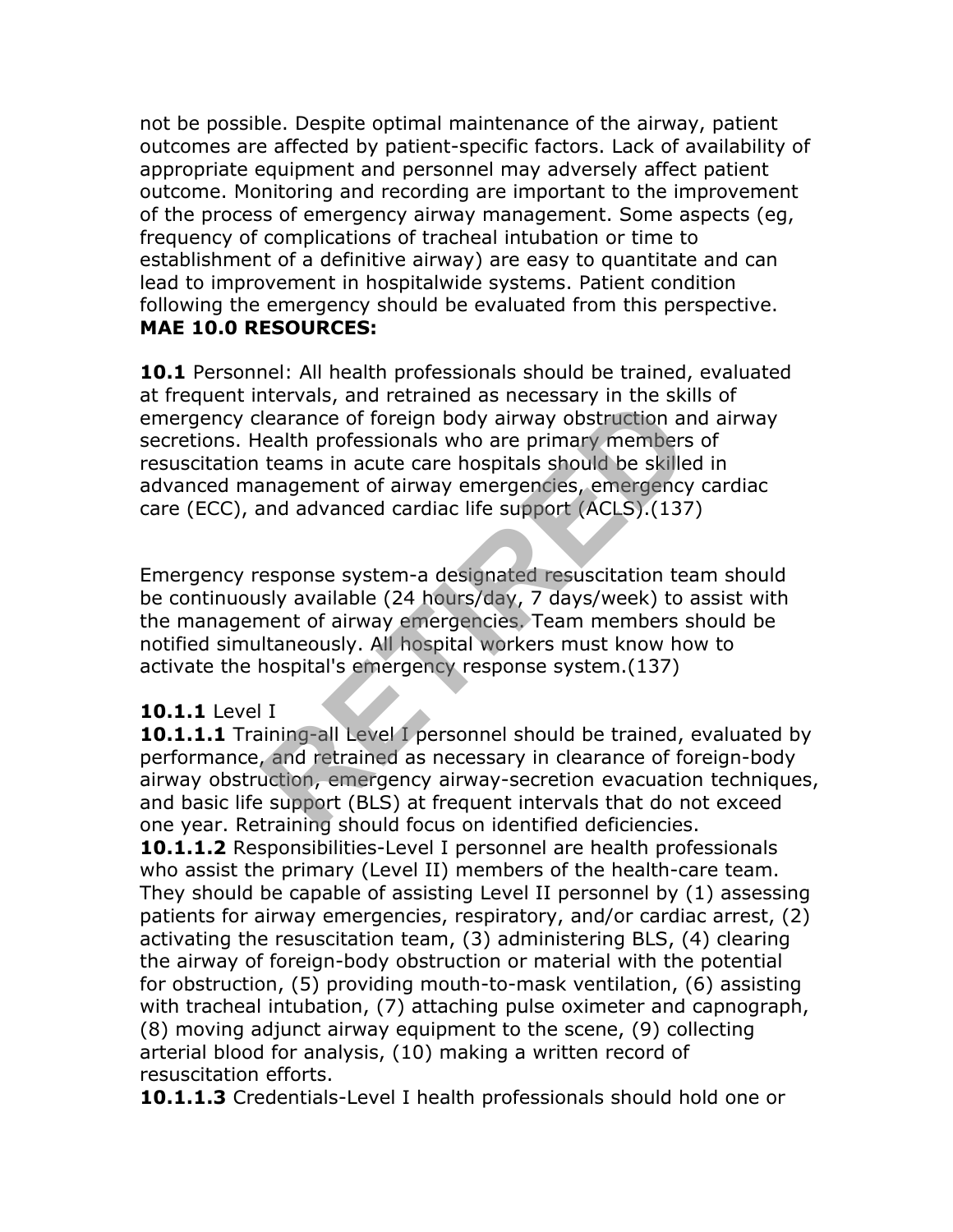more of the following or equivalent credentials: RRT, CRTT, RN, MD, or DO; and have current BLS health-care provider-course completion card from the American Heart Association or a similar equivalent organization. Health professionals and hospital personnel not holding one of these Level I credentials should at a minimum be capable of assessing the patient for foreign-body airway obstruction, activating the resuscitation team, and administering BLS until the team arrives. **10.1.2** Level II

**10.1.2.1** Training-Level II personnel should be trained, evaluated by performance, and retrained as necessary in advanced management of airway emergencies-ACLS and/or pediatric advanced life support (PALS) and/or neonatal resuscitation program (NRP)-as appropriate at intervals that should not exceed 1 year. To maintain operator competence, certain procedures (eg, endotracheal intubation) need to be reinforced as often as every 3 months. Retraining should focus on identified deficiencies.

**10.1.2.2** Responsibilities-Level II health professionals should be capable of serving as primary members of the resuscitation team. They may respond not only to airway emergency calls in their work areas but also to other areas of the hospital. They are skilled in the use of all adjunctive equipment and special techniques for ECC/ACLS, eg, establishing, maintaining, and monitoring effective ventilation and circulation as described in more detail in the AARC Clinical Practice Guideline: Resuscitation in the Acute Care Hospital.137 They have the skills of Level I personnel and also the following capabilities: (1) advanced ECG monitoring and dysrhythmia recognition, (2) tracheal intubation and airway stabilization; (3) establishing ventilation via transtracheal catheter and cricothyrotomy; (4) emergency treatment of tension pneumothorax or hemothorax with large bore needle; (5) preparing patients for emergency transport; (6) use of continuous and transport mechanical ventilators, (7) evaluating oxygenation, ventilation and acid-base balance from blood gas reports.(138-141) Example the section procedure and the section procedures (eg, endotracheal intubation as often as every 3 months. Retraining shoul<br>ficiencies.<br>Sponsibilities-Level II health professionals should interving as primary member

**10.1.2.3** Credentials-Level II health professionals should hold one or more of the following credentials: RRT, RN, MD, or DO; and current ACLS, PALS, and/or NRP course-completion card from the American Heart Association or a similar equivalent association.

**10.2** Equipment should be rapidly available and functional. Durability, portability, reliability, and cost should be considered

**10.2.1** Ventilation devices should comply with the recommendations made in the AARC Guideline: Resuscitation in the Acute Care Hospital.(137)

**10.2.2** Airway management devices should comply with the recommendations made in the AARC Guideline: Resuscitation in the Acute Care Hospital.137 Some other airway devices are available (eg,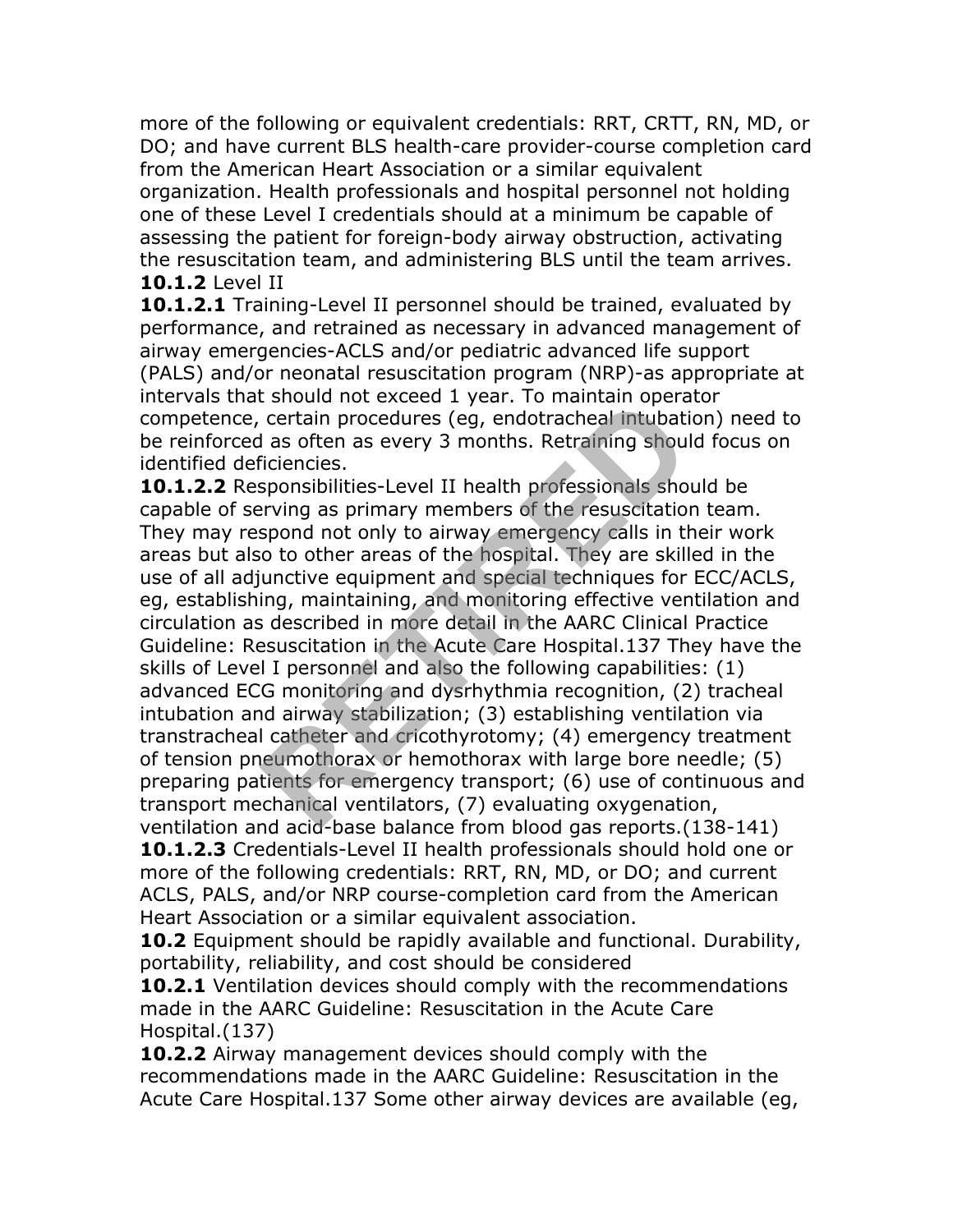laryngeal mask airway, esophageal obturator airway, combination esophageal-tracheal tubes) and may be acceptable and useful although they do not provide the airway control and protection afforded by an endotracheal tube.(142)

**10.2.2.1** The laryngeal mask airway (LMA) provides a low-pressure seal around the glottis. Although its size effectively prohibits its being inserted into either the trachea or the esophagus, it does not reliably protect the airway from aspirated gastric contents. It may cause less airway trauma than the endotracheal tube and less cardiovascular instability. Available in sizes 1-4, it works in children as well as adults. It may be easier to insert in patients with higher Mallampati classifications.(69,143-151)

**10.2.2.2** The esophageal obturator airway/esophageal gastric tube airway (EOA/EGTA) are considered together. Although researchers originally claimed it required less time for training than the endotracheal tube, this may not be the case. It is still widely used, primarily in prehospital care of adults. There have been several reports of the effectiveness of the EOA, but comparison is difficult due to variability in patients and in the medical supervision of the systems. Complications have been reported in many studies. While some believe it to be a useful second-line airway adjunct (for keeping gas out of the stomach and stomach contents out of the pharynx), others feel that the time used for training in EOA insertion would be better spent in training for endotracheal intubation or, failing that, placing more emphasis on basic airway maintenance and ventilation.(152-163) **10.2.2.3** The pharyngeotracheal lumen airway (PTL) is a doublelumen tube that is inserted blindly into the pharynx. After the position of the tube has been assessed, the patient is ventilated through the appropriate lumen. A large pharyngeal balloon seals the airway and a *EGTA*) are considered together. Although resemed it required less time for training than the l tube, this may not be the case. It is still wide prehospital care of adults. There have been se veness of the EOA, but compari

smaller secondary balloon is then inflated. The published complication rate is low, but there has been relatively little evaluation of this device.(164,165)

**10.2.2.4** The esophageal tracheal Combitube (ETC) is the newest airway device to be developed. It is similar to the PTL in that it is a double-lumen tube that is inserted blindly into the oropharynx; the position of the tube is assessed; and the patient is ventilated through the appropriate lumen. It has both a low reported rate of complications and few published evaluations.(24,166-172)

**10.2.2.5** A 12-16 gauge intravenous catheter-over-the-needle device is used to initiate transtracheal catheter ventilation with the breathing mixture supplied at high pressure (30-50 psi). Because exhalation with this device must occur passively through the upper airway, CO2 excretion is usually inadequate. This technique has potential for providing oxygen to the patient with a partially obstructed airway.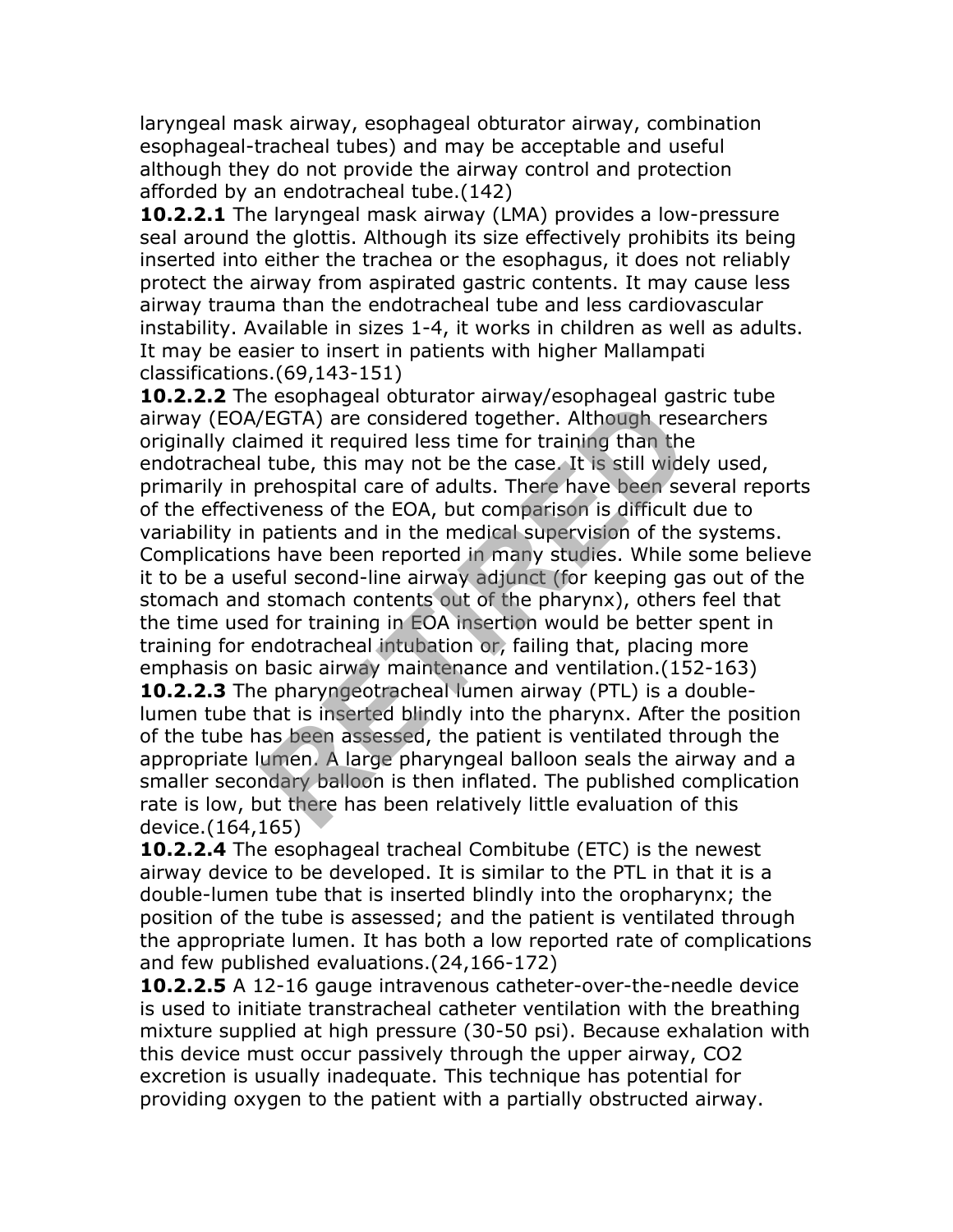**10.2.2.6** Percutaneous dilational cricothyrotomy is performed by making a small vertical incision and advancing a cricothyrotomy tube over a guidewire and dilator.(173) If the catheter is improperly placed or becomes dislodged, ventilation and oxygenation will fail and barotrauma will occur (eg, massive subcutaneous emphysema, pneumomediastinum, pneumothorax, bleeding).

**10.2.2.7** Surgical cricothyrotomy requires experience, skill, and specialized equipment and may be facilitated by a tracheal dilator or tracheal hook and a standard tracheostomy or endotracheal tube.

# **MAE 11.0 MONITORING:**

**11.1** Patient

**11.1.1** Clinical signs-continuous observation of the patient and repeated clinical assessment by a trained observer provide optimal monitoring of the airway. Special consideration should be given to the following:(174)

**11.1.1.1** Level of consciousness

11.1.1.2 Presence and character of breath sounds

**11.1.1.3** Ease of ventilation

**11.1.1.4** Symmetry and amount of chest movement

**11.1.1.5** Skin color and character (temperature and presence or absence of diaphoresis)

**11.1.1.6** Presence of upper airway sounds (crowing, snoring, stridor) **11.1.1.7** Presence of excessive secretions, blood, vomitus, or foreign objects in the airway

**11.1.1.8** Presence of epigastric sounds

**11.1.1.9** Presence of retractions

**11.1.1.10** Presence of nasal flaring

**11.1.2** Physiologic variables-Repeated assessment of physiologic data by trained professionals supplements clinical assessment in managing patients with airway difficulties. Monitoring devices should be available, accessible, functional, and periodically evaluated for function. These data include but are not limited to:(142,175) ical assessment by a trained observer provide<br>ical assessment by a trained observer provide<br> $\langle A \rangle$ <br>vel of consciousness<br>sence and character of breath sounds<br>see of ventilation<br>mmetry and amount of chest movement<br>in color

**11.1.2.1** Ventilatory frequency, tidal volume, and airway pressure

**11.1.2.2** Presence of CO2 in exhaled gas

**11.1.2.3** Heart rate and rhythm

**11.1.2.4** Pulse oximetry

**11.1.2.5** Arterial blood gas values

**11.1.2.6** Chest radiograph

**11.2** Endotracheal tube position-Regardless of the method of ventilation used, the most important consideration is detection of esophageal intubation.

**11.2.1** Tracheal intubation is suggested but may not be confirmed bY

**11.2.1.1** bilateral breath sounds over the chest, symmetrical chest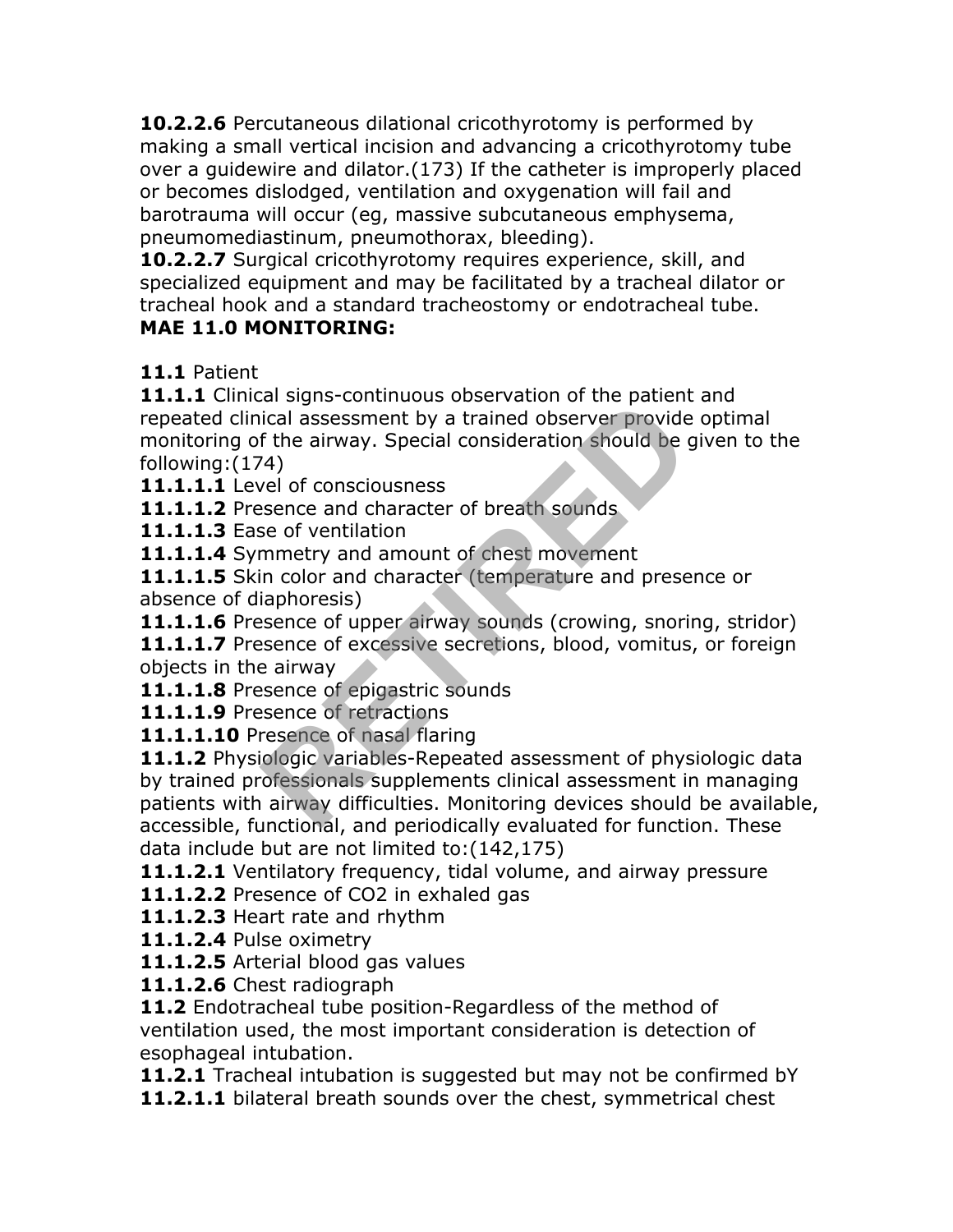movement, and absence of ventilation sounds over the epigastrium;(174,175,177)

**11.2.1.2** presence of condensate inside the tube, corresponding with exhalation;(174,176,177)

**11.2.1.3** visualization of the tip of the tube passing through the vocal cords;

**11.2.1.4** Esophageal detector devices may be useful in differentiating esopha-geal from tracheal intubation.(178,179)

**11.2.2** Tracheal intubation is confirmed by detection of CO2 in the exhaled gas,(180-182) although cases of transient CO2 excretion from the stomach have been reported.(183)

**11.2.3** Tracheal intubation is confirmed by endoscopic visualization of the carina or tracheal rings through the tube.

**11.2.4** The position of the endotracheal tube (ie, depth of insertion) should be appropriate on chest radiograph.

**11.3** Airway Management Process-a properly managed airway may improve patient outcome. Continuous evaluation of the process will identify components needing improvement. These include response time, equipment function, equipment availability, practitioner performance, complication rate, and patient survival and functional status.

# **MAE 12.0 FREQUENCY/AVAILABILITY/ DURATION:**

Because the need for management of airway emergencies occurs unpredictably, personnel need to be able to respond with the appropriate equipment within 3 minutes, 24 hours/day, 7 days/week.(184) Additionally, a person capable of airway management in the infant should be present at every delivery. A Level-II practitioner should be present at every high-risk delivery. **MAE 13.0 INFECTION CONTROL:** racriear migs undegri the tube.<br>
Reporting of the endotracheal tube (ie, depth of<br>
propriate on chest radiograph.<br>
Management Process-a properly managed air<br>
ent outcome. Continuous evaluation of the pro<br>
pronents needing

**13.1** Implement Universal Precautions including mouth-to-barrier devices and recommendations related to avoidance of the transmission

of tuberculosis and other airborne diseases.(185,186)

**13.2** Observe all infection control guidelines posted for the patient.

**13.3** Disinfect all equipment to be reused on other patients.

## *Airway Emergencies Guidelines Committee:*

*Thomas A Barnes EdD RRT,* Chairman, Boston MA *Karen M Boudin MA RRT,* Stanford CA *Charles G Durbin Jr MD,* Charlottesville VA *Robert R Fluck Jr MS RRT,* Syracuse NY *Cynthia Malinowski MA RRT,* Loma Linda CA **REFERENCES**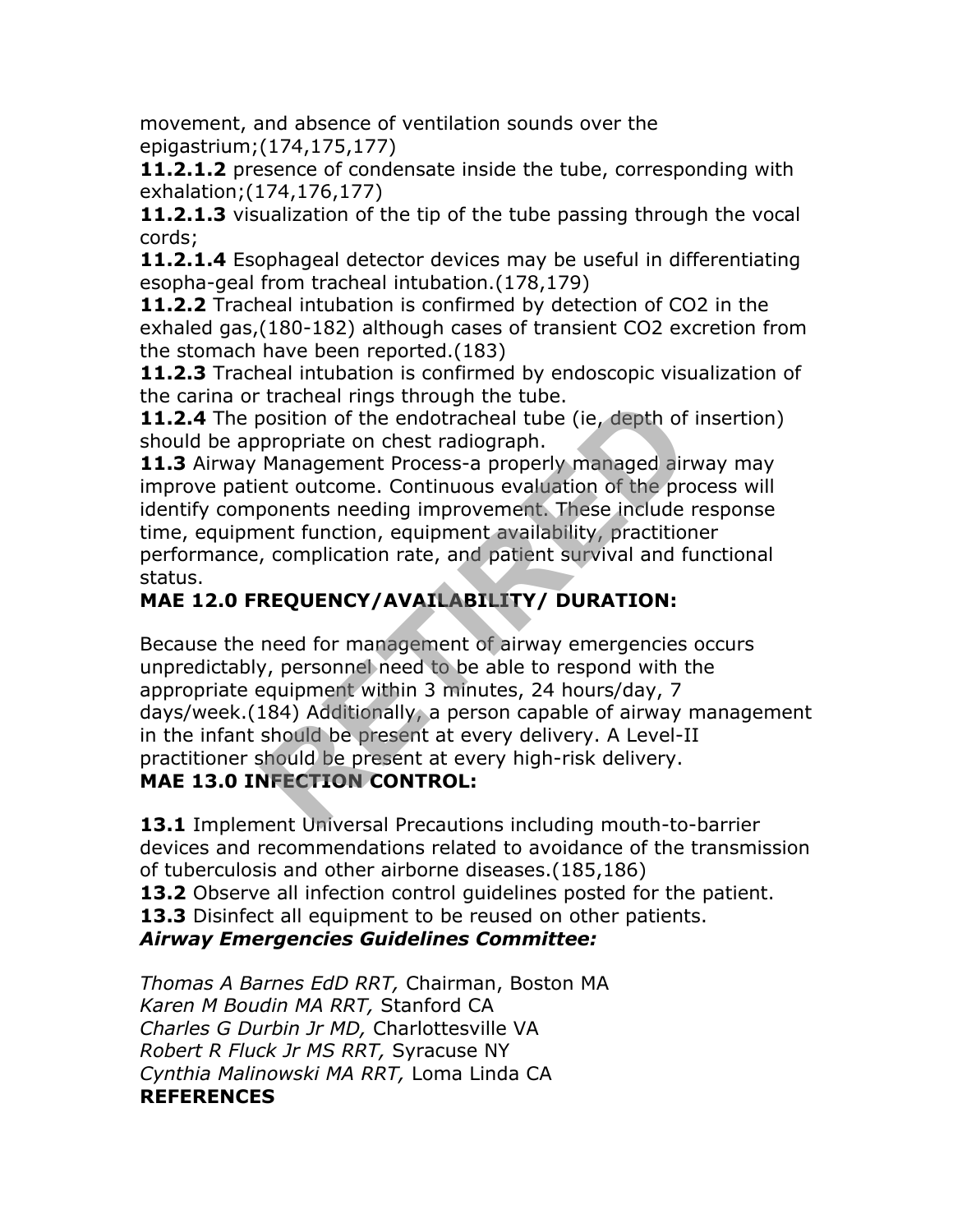- 1. James HE. Emergency management of acute coma in children. Am Fam Physician 1993;48(3):473-8.
- 2. Eggen JT, Jorden RC. Airway management, penetrating neck trauma. J Emerg Med 1993;11(4):381-5.
- 3. Emergency Cardiac Care Committee & Subcommittees, American Heart Association. Guidelines for cardio-pulmonary resuscitation and emergency cardiac care. JAMA 1992;268(16):2171-2295.
- 4. National Asthma Education Program: Expert Panel Report. Guidelines for the Diagnosis and Management of Asthma. U.S. Department of Health and Human Services, Publication No, 91- 3042, Aug. 1992, p. 101
- 5. Westerman DE, Benatar SR, Potgieter PD, et al. Identification of the high-risk asthmatic patient: experience with 39 patients undergoing ventilation for status asthmaticus. Am J Med 1979;66:565-572.
- 6. Darioli R, Perret C. Mechanical controlled hypoventilation in status asthmaticus. Am Rev Respir Dis 1984; 129:385-387.
- 7. Tuxen DV, Lane S. Effects of ventilatory pattern on hyperinflation, airway pressures, and circulation in mechanical ventilation of patients with severe air-flow obstruction. Am Rev Respir Dis 1987;136(4):872-879. in Tisk assumede patent: experience with 35 poing ventilation for status asthmaticus. Am J 16:565-572.<br>
R, Perret C. Mechanical controlled hypoventilasthmaticus. Am Rev Respir Dis 1984; 129:38<br>
DV, Lane S. Effects of venti
- 8. Zimmerman JL, Dellinger RP, Shah AN, Taylor RW. Endotracheal intubation and mechanical ventilation in severe asthma. Crit Care Med 1993;21(11):1727-1730.
- 9. Corren J, Schocket AL. Anaphylaxis: A preventable emergency. Postgrad Med 1990; 87(5):167-8,171-8.
- 10. Owens VJ, Schuman SH, Caldwell ST. Near death of a woman stung by red imported fire ants: management of anaphylaxis. J Emerg Nurs 1991;17(3):156-61.
- 11. Holmes JR, Hensinger RN, Wojtys EW. Postoperative pulmonary edema in young, athletic adults. Am J Sports Med 1991;19(4):365-71.
- 12. Halow KD, Ford EG. Pulmonary edema following post-operative laryngospasm: a case report and review of the literature. Am Surg 1993;59(7):443-7.
- 13. Mathew JP, Rosenbaum SH, O'Connor T, Barash PG. Emergency tracheal intubation in the postanesthesia care unit: physician error or patient disease? Anesth Analg 1990;71(6):691-7.
- 14. Leiberman A, Carmi R, Bar-Ziv Y, Karplus M. Congenital nasal stenosis in newborn infants. J Pediatr 1992; 120(1):124-7.
- 15. Quan L. Drowning issues in resuscitation. Ann Emerg Med 1993;22(2 Pt 2):366-369.
- 16. Woodmansee VA, Rodriguez A, Mirvis S, Fitzgerald B. Genioglossus hemorrhage after blunt facial trauma. Ann Emerg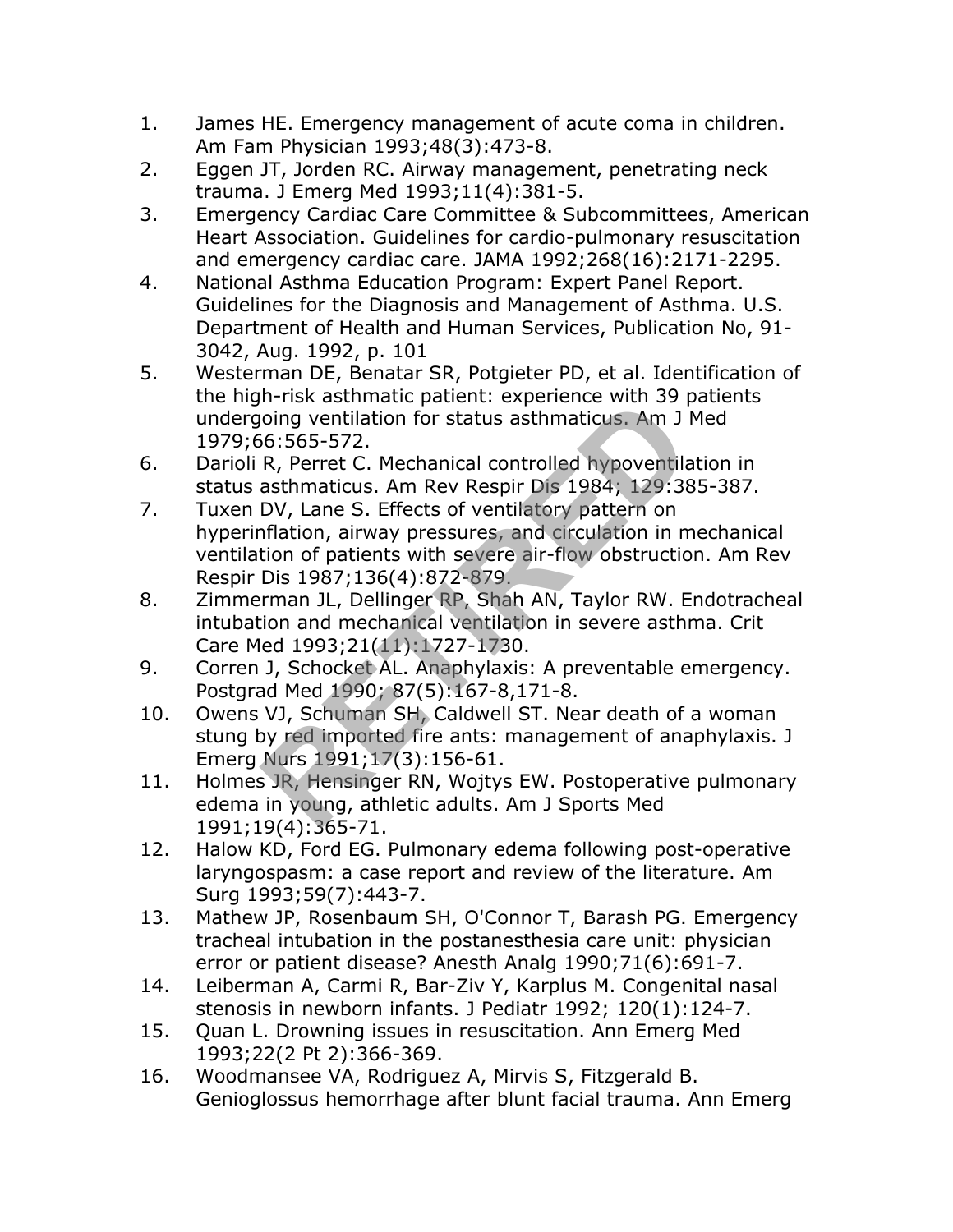Med 1992;21(4):440-444

- 17. Thaller SR, Beal SL. Maxillofacial trauma: a potentially fatal injury. Ann Plast Surg 1991;27(3):281-283.
- 18. Dolin J, Scalea T, Mannor L, Sclafani S, Trooskin S. The management of gunshot wounds to the face. J Trauma 1992;33(4):508-514; discussion 514-515.
- 19. Coppolo DP, May JJ. Self-extubations. A 12-month experience. Chest 1990;98(1):165-169.
- 20. Black AE, Hatch DJ, Nauth-Misir N. Complications of nasotracheal intubation in neonates, infants and children: a review of 4 years' experience in a children's hospital. J Anaesth 1990;65:461-467.
- 21. Roberts JR, Wuerz RC. Clinical characteristics of angiotensinconverting enzyme inhibitor-induced angioedema. Ann Emerg Med 1991;20(5):555-558.
- 22. Barna JS, Frable MA. Life-threatening angioedema. Otolaryngol Head Neck Surg 1990;103(5)(Pt 1):795-798.
- 23. Thompson T, Frable MA. Drug-induced, life-threatening angioedema revisited. Laryngoscope 1993;103(1)(Pt 1):10-12.
- 24. Klauser R, Roggla G, Pidlich J, Leithner C, Frass M. Massive upper airway bleeding after thrombolytic therapy: successful airway management with the Combitube. Ann Emerg Med 1992;21(4):431-433.
- 25. Nakayama DK, Gardner MJ, Rowe MI. Emergency endotracheal intubation in pediatric trauma. Ann Surg 1990;211(2):218-23.
- 26. Mayo-Smith M. Fatal respiratory arrest in adult epiglottitis in the intensive care unit: implications for airway management. Chest 1993;104(3):964-965.
- 27. Andreassen UK, Baer S, Nielsen TG, Dahm SL, Arndal H. Acute epiglottitis-25 years experience with nasotracheal intubation, current management policy and future trends. J Laryngol Otol 1992;106(12):1072-1075. 991;20(5):555-558.<br>
191;20(5):555-558.<br>
IS, Frable MA. Life-threatening angioedema. C<br>
leck Surg 1990;103(5)(Pt 1):795-798.<br>
son T, Frable MA. Drug-induced, life-threatenin<br>
dema revisited. Laryngoscope 1993;103(1)(Pt<br>
r R
- 28. Goldberg R, Lawton R, Newton E, Line WS Jr. Evaluation and management of acute uvular edema. Ann Emerg Med 1993;22(2):251-255.
- 29. Stevenson DS, Webster G, Stewart IA. Acute tonsillectomy in the management of infectious mononucleosis. J Laryngol Otol 1992;106(11):989-991.
- 30. Saunders PR, Macpherson DW. Acute suppurative parotitis: a forgotten cause of upper airway obstruction. Oral Surg Oral Med Oral Pathol 1991;72(4):412-414.
- 31. Clark WR Jr. Smoke inhalation: diagnosis and treatment. World J Surg 1992;16(1):24-29.
- 32. Jacobs MM, Phibbs RH. Prevention, recognition, and treatment of perinatal asphyxia. Clin Perinatol 1989; 16(4):785-807.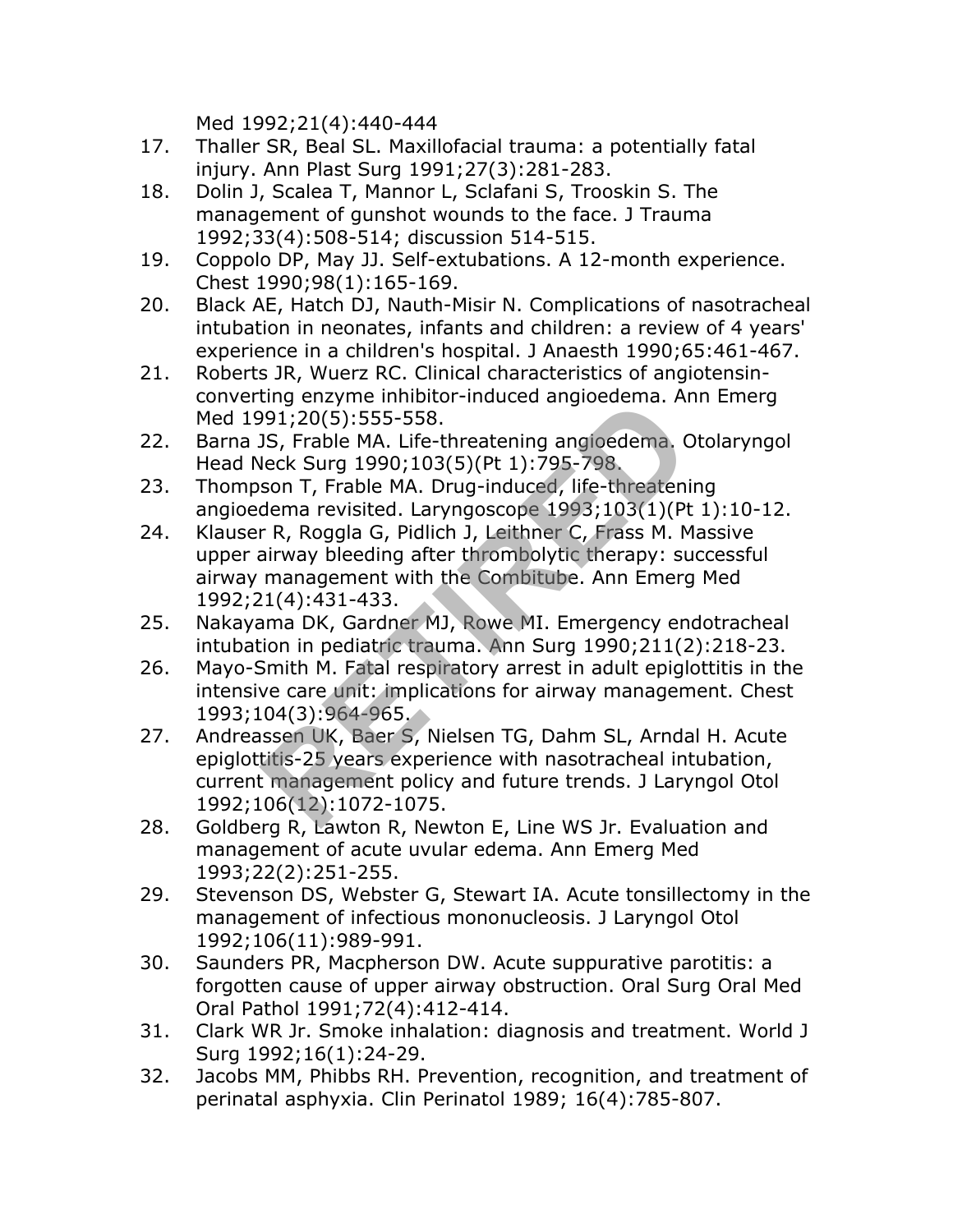- 33. Hill A, Volpe JJ. Perinatal asphyxia: clinical aspects. Clin Perinatol 1989;16(2):435-457.
- 34. Livesey JR, Solomons NB, Gillies EA. Emergency adenotonsillectomy for acute postoperative upper airway obstruction. Anaesthesia 1991;46(1):36-37.
- 35. Shechtman FG, Lin PT, Pincus RL. Urgent adenotonsillectomy for upper airway obstruction. Int J Pediatr Otorhinolaryngol 1992;24(1):83-89.
- 36. Marcus CL, Crockett DM, Ward SL. Evaluation of epiglottoplasty as treatment for severe laryngomalacia. J Pediatr 1990;117(5):706-710.
- 37. Gonzalez C. Synchronous airway lesions in infancy. Ann Otol Rhinol Laryngol 1987;96:77-80.
- 38. Seigler RS. Bacterial tracheitis: recognition and treatment. J S C Med Assoc 1993;89(2):83-87.
- 39. Donnelly BW, McMillan JA, Weiner LB. Bacterial tracheitis: report of eight new cases and review. Rev Infect Dis 1990;12(5):729- 735.
- 40. Tan AK, Manoukian JJ. Hospital croup (bacterial and viral): the role of rigid endoscopy. J Otolaryngol 1992;21(1):48-53.
- 41. Catalano PJ, Urken ML. Alvarez M, Norton K, Wedgewood J, Holzman I, Biller HF. New approach to the management of airway obstruction in "high risk" neonates. Arch Otolaryngol Head Neck Surg 1992;118(3):306-309. Laryingor 1907,90.77 00.<br>
RS. Bacterial tracheitis: recognition and treat<br>
ssoc 1993;89(2):83-87.<br>
Ily BW, McMillan JA, Weiner LB. Bacterial trach<br>
t new cases and review. Rev Infect Dis 1990;<br>
(, Manoukian JJ. Hospital cr
- 42. Maeda K, Yamamoto T, Yoshimura H, Itoh H. Epignathus: a report of two neonatal cases. J Pediatr Surg 1989;24:395-397.
- 43. Ruggins NR, Milner AD. Site of upper airway obstruction in infants following an acute life-threatening event. Pediatrics 1993;91(3):595-601.
- 44. Mogilner JG, Fonseca J, Davies MR. Life-threatening respiratory distress caused by a mediastinal teratoma in a newborn. J Pediatr Surg 1992;27(12):1519-1520.
- 45. Jain L, Vidyasagar D. Cardiopulmonary resuscitation of newborns. Pediatr Clin North Am 1993;40(2):287-303.
- 46. Carson B, Losey R, Bowes W, Simmons M. Combined obstetric and pediatric approach to prevent meconium aspiration syndrome. Am J Obstet Gynecol 1976;126:712.
- 47. Falciglia H. Failure to prevent meconium aspiration syndrome. Obstet Gynecol 1988;71:349.
- 48. Wiswell TE, Tuggle JM, Turner BS. Meconium aspiration syndrome: have we made a difference? Pediatrics 1990;85:715- 721.
- 49. Stoller JK. Diagnosis and management of massive hemoptysis: A Review. Respir Care 1992;37(6):564-581.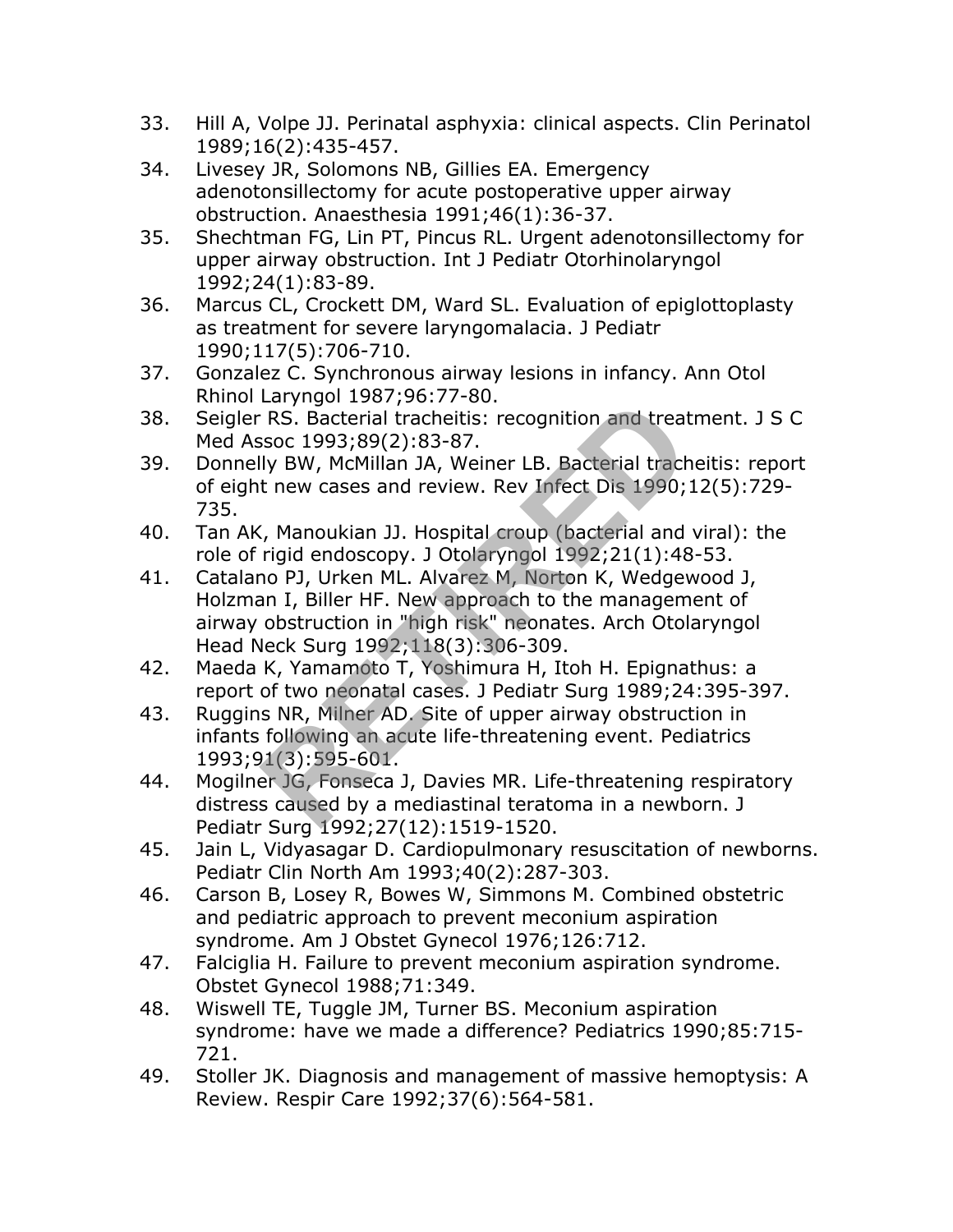- 50. Xeropotamos NS, Coats TJ, Wilson AW. Prehospital surgical airway management: 1 year's experience from the Helicopter Emergency Medical Service. Injury 1993;24(4):222-224.
- 51. De Laurier GA, Hawkins ML, Treat RC, Mansberger AR Jr. Acute airway management: Role of cricothyroidotomy. Am Surg 1990;56(1):12-15.
- 52. Atherton GL, Johnson JC. Ability of paramedics to use the Combitube in prehospital cardiac arrest. Ann Emerg Med 1993 Aug;22(8):1263-1268.
- 53. Rocke DA, Murray WB, Rout CC, Gouws E. Relative risk analysis of factors associated with difficult intubation in obstetric anesthesia. Anesthesiology 1992;77(1):67-73.
- 54. Banyai M, Falger S, Röggla M, Brugger S, Staudinger T, Klauser R, Müller-Spoljaritsch C, et al. Emergency intubation with the Combitube in a grossly obese patient with bull neck. Resuscitation 1993;26(271-276.
- 55. Pothmann W; Eckert S; Fullekrug B. [Use of the laryngeal mask in difficult intubation] [Einsatz der Kehlkopfmaske bei schwieriger Intubation.] Anesthetist 1993;42(9):644-7.
- 56. Uchiumi R, Itou K, Miyamoto M, Oda S, Taniguchi K, Honda N. [Congenital oropharyngeal wall stenosis: a case of difficult endotracheal intubation] Masui 1993;42(2):292-295.
- 57. American Society of Anesthesiologists. Task Force on Management of the Difficult Airway. Practice guidelines for management of the difficult airway. Anesthesiology 1993;78(3):597-602. Fr, Fager 3, Roggia Fr, Bragger 3, Staatinger<br>er-Spoljaritsch C, et al. Emergency intubation<br>cube in a grossly obese patient with bull neck.<br>itation 1993;26(271-276.<br>ann W; Eckert S; Fullekrug B. [Use of the lary<br>cult intu
- 58. Lacoste L, Gineste D, Karayan J, Montaz N, Lehuede MS, Girault M, Bernit AF, Barbier J, Fusciardi J. Airway complications in thyroid surgery. Ann Otol Rhinol Laryngol 1993;102(6):441-446.
- 59. Kovac AL. Use of the Augustine stylet anticipating difficult tracheal intubation in Treacher-Collins syndrome. J Clin Anesth 1992;4(5):409-412.
- 60. Tzanova I, Schwarz M, Jantzen JP. Securing the airway in children with the Morquio-Brailsford syndrome] [Die Sicherung der Atemwege von Kindern mit Morquio-Brailsford-Syndrom.] Anesthetist 1993;42(7):477-481.
- 61. Ebeling BJ, Straehler-Pohl HJ. [A difficult intubation in a case of endolaryngeal paraganglioma] [Erschwerte Intubation bei endolaryngealem Paragangliom.] Anesthetist 1992;41(4):221- 223.
- 62. Sachs GA, Miles SH, Levin RA. Limiting resuscitation: emerging policy in the emergency medical system. Ann Intern Med 1991;114:151-154.
- 63. Torian LV, Davidson EJ. Fillit HM, Fulop G, Sell LL. Decisions for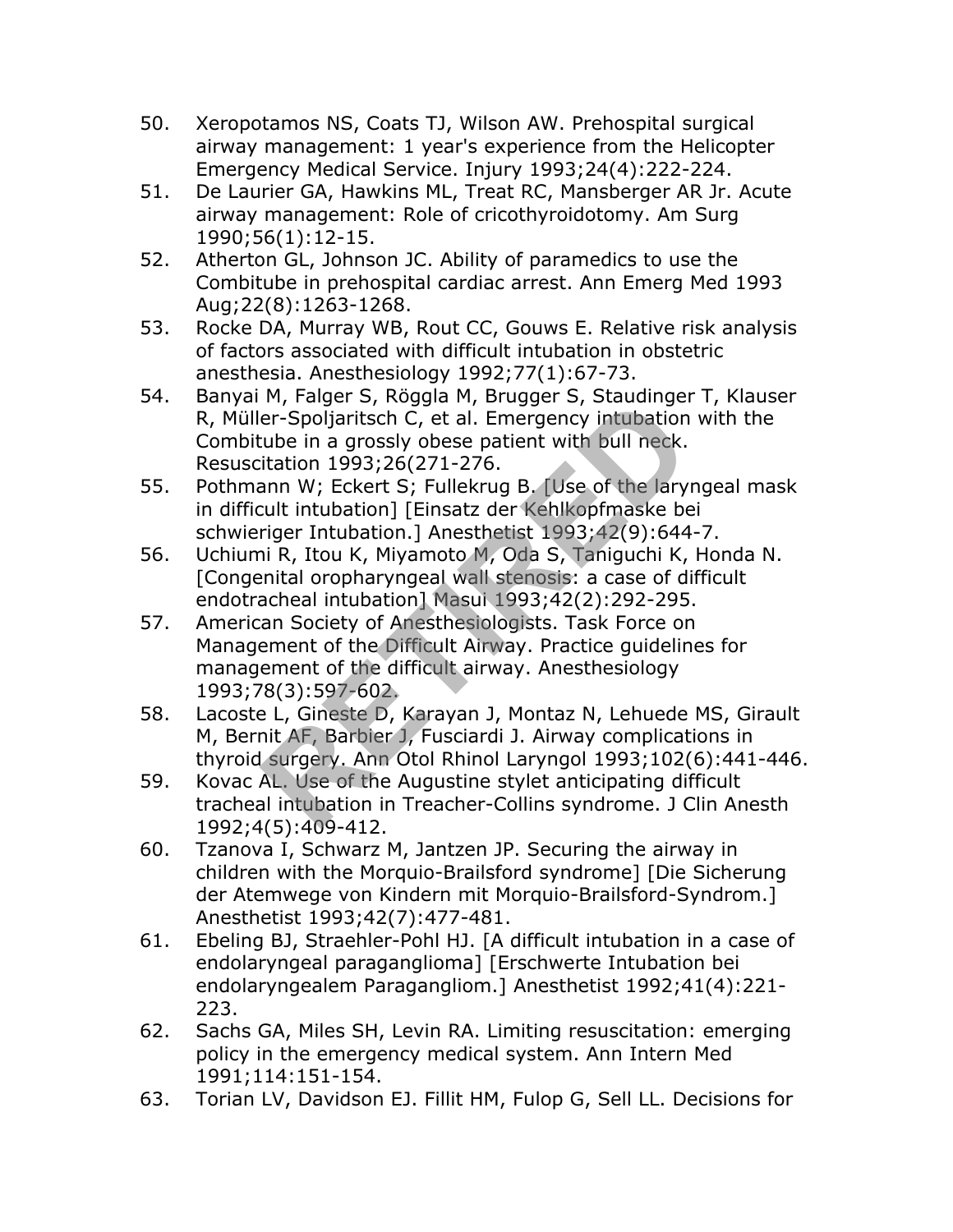and against resuscitation in an acute geriatric medicine unit serving the frail elderly. Arch Intern Med 1992;152:561-565.

- 64. Stern SG, Orlowski JP. DNR or CPR-the choice is ours. Crit Care Med 1992;20(9):1263-1272.
- 65. Wright SW, Robinson GG 2d, Wright MB. Cervical spine injuries in blunt trauma patients requiring emergent endotracheal intubation. Am J Emerg Med 1992;10(2):104-109.
- 66. Kellman R. The cervical spine in maxillofacial trauma: Assessment and airway management. Otolaryngol Clin North Am 1991;24(1):1-13.
- 67. Suderman VS, Crosby ET, Lui A. Elective oral tracheal intubation in cervical spine-injured adults. Can J Anaesth 1991;38(6):785- 789.
- 68. Caplan RA, Posner KL, Ward RJ, Cheney FW. Adverse events in anesthesia: a closed claims analysis. Anesthesiology 1990;(5):828-833.
- 69. Schwartz DE, Matthay MA, Cohen NH. Death and other complications of emergency airway management in critically ill adults: a prospective investigation of 297 tracheal intubations. Anesthesiology 1995;82(2):367-376. RA, Posner KL, Ward RJ, Cheney FW. Adversesia: a closed claims analysis. Anesthesiology<br>5):828-833.<br>Trtz DE, Matthay MA, Cohen NH. Death and oth<br>cations of emergency airway management in a<br>a prospective investigation of 29
- 70. Cheney FW, Posner KL, Caplan RA. Adverse respiratory events infrequently leading to malpractice suits: a closed claims analysis. Anesthesiology 1991;75(6):932-939.
- 71. Sum Ping ST, Mehta MP, Symreng T. Accuracy of the FEF CO2 detector in the assessment of endotracheal tube placement. Anesth Analg 1992;74:415-419.
- 72. Coté CJ, Rolf N, Liu LMP, Goudsouzian NG, Ryan JF, Ryan JF et al. A single-blind study of combined pulse oximetry and capnography in children. Anesthesiology 1991;74(6):980-987.
- 73. Holland R, Webb RK, Runciman WB. Oesophageal intubation: an analysis of 2000 incident reports. Anaesth Intens Care 1993;21(5):608-610.
- 74. Williamson JA, Webb RK, Cockings J, Morgan C. The capnograph: applications and limitations-an analysis of 2000 incident reports. Anaesth Intens Care 1993;21(5):551-557.
- 75. Leon MA, Räsänen J, Mangar D. Neural network-based detection of esophageal intubation. Anesth Analg 199478:548-553.
- 76. Sprung J, Hunter K, Barnas GM, Bourke DL. Abdominal distention is not always a sign of esophageal intubation: cardiac arrest due to "Auto-PEEP." Anesth Analg 1994;78:801-804.
- 77. Salem MR, Wafai Y, Baraka A, Taimorrazy B, Joseph NJ, Nimmagadda U. Use of the self-inflating bulb for detecting esophageal intubation after "esophageal ventilation." Anesth Analg 1993;77:1227-1231.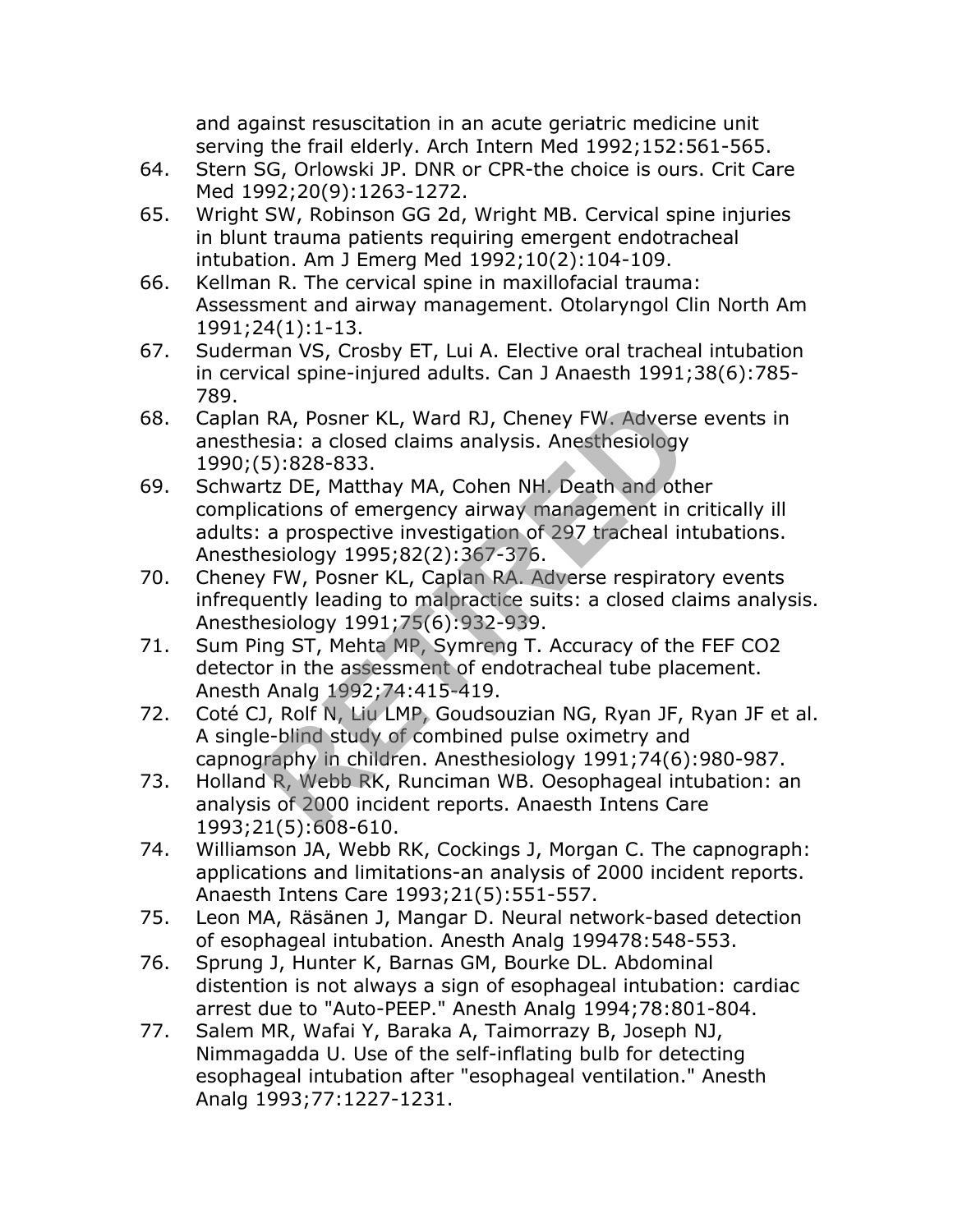- 78. Salem MR, Wafai Y, Joseph NJ, Baraka A, Czinn EA. Efficacy of the self-inflating bulb in detecting esophageal intubation: does the presence of a nasogastric tube or cuff deflation make a difference? Anesthesiology 1994;80(1):42-48.
- 79. Zaleski L, Abello D, Gold MI. The esophageal detector device. Anesthesiology 1993;79(2):244-247.
- 80. Foutch RG, Magelssen MD, MacMillan JG. The esophageal detector device: a rapid and accurate method for assessing tracheal versus esophageal intubation in a porcine model. Ann Emerg Med 1992;21(9):1073-1076.
- 81. Oberly D, Stein S, Hess D, Eiterl D, Simmons M. An evaluation of the esophageal detector device using a cadaver model. Am J Emerg Med 1992;10(4):317-320.
- 82. Stauffer JL, Olson DE, Petty TL. Complications and consequences of endotracheal intubation and tracheotomy: a prospective study of 150 critically ill adult patients. Am J Med 1981;70(1):65-76. Freed 1992,10(4).317 920.<br>
Retainant and tracheotomy: a prosp<br>
critically ill adult patients. Am J Med 1981;70<br>
in SR. Aspiration in intubated premature infan<br>
rics 1985;75:85-88.<br>
JSR RH, Marks JD. Airway management for t
- 83. Goodwin SR. Aspiration in intubated premature infants. Pediatrics 1985;75:85-88.
- 84. Hastings RH, Marks JD. Airway management for trauma patients with potential cervical spine injuries. Anesth Analg 1991;73:471- 482.
- 85. Rhee KJ, Green W, Holcroft JW, Mangili JAA. Oral intubation in the multiply injured patient: the risk of exacerbating spinal cord damage. Ann Emerg Med 1990;19(5):511-514.
- 86. Rivera R, Tibballs. Complications of endotracheal intubation and mechanical ventilation in infants and children. Crit Care Med 1992;20:193-199.
- 87. Owen RL, Cheney FW. Endobronchial intubation: a preventable complication. Anesthesiology 1987;67:255-257.
- 88. Smith RB, Schaer WB, Pfaeffle H. Percutaneous transtracheal ventilation for anaesthesia and resuscitation: a review and report of complications. Can Anaesth Soc J 1975;22(5)607-612.
- 89. Szekely SM, Webb RK, Williamson JA, Russell WJ. Problems related to the endotracheal tube: an analysis of 2000 incident reports. Anaesth Intens Care 1993;21(5): 611-616.
- 90. Heusner JE, Viscomi CM. Endotracheal tube cuff failure due to valve damage (letter). Anesth Analg 1991;72: 262-270.
- 91. Franck LS, Vaughan B, Wallace J. Extubation and reintubation in the NICU: identifying opportunities to improve care. Pediatric Nursing 1992;18(3):267-270.
- 92. Little LA, Koenig JC, Newth CJ. Factors affecting accidental extubations in neonatal and pediatric intensive care patients. Crit Care Med 1990;18:163-165.
- 93. Russomanno JH, Brown LK. Pneumothorax due to ball-valve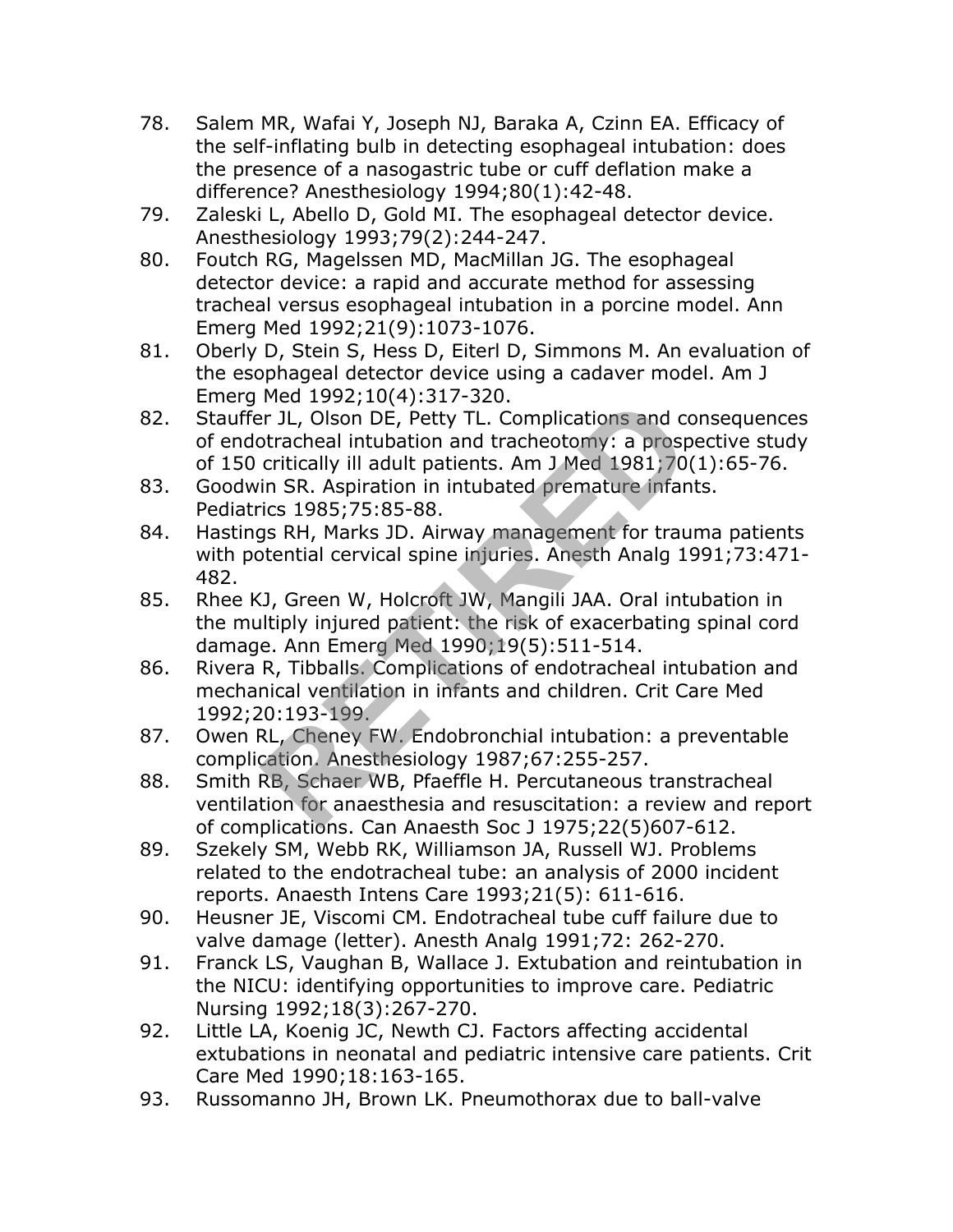obstruction of an endotracheal tube in a mechanically ventilated patient. Chest 1992;101(5):1444-1445.

- 94. Blanc VF, Tremblay NAG. The complications of tracheal intubation: a new classification with a review of the literature. Anesth Analg 1974;53(2):202-213.
- 95. Kaplan JD, Schuster DP. Physiologic consequences of tracheal intubation. Clin Chest Med 1991;12(3)425-432.
- 96. Belfort M, Kirshon B, Bowen R, Gouveia C, Hickman R. The cardiovascular and intracranial effects of laryngoscopy and endotracheal intubation in hypercarbic neonatal piglets. S Afr Med J 1993;83(2):117-121.
- 97. Davis Kenneth Jr, Branson RD, Porembka D. A Comparison of the Imposed Work of Breathing with endotracheal and tracheostomy tubes in a lung model. Respir Care 1994;39(6):611-616.
- 98. Shapiro M, Wilson K, Casar G, Bloom K, Teague RB. Work of breathing through different sized endotracheal tubes. Crit Care Med 1986;14(12)1028-1031.
- 99. Bolder PM, Healy TE, Bolder AR, Beatty PC, Kay B. The extra work of breathing through adult endotracheal tubes. Anesth Analg 1986;65(8):853-859.
- 100. Bishop MJ. Mechanisms of laryngotracheal injury following prolonged tracheal intubation. Chest 1989; 96(1):185-186.
- 101. Holzapfel L, Chevret S, Madinier G, Ohen F, Demingeon G, Coupry A, et al. Influence of long-term oro- or nasotracheal intubation on nosocomial maxillary sinusitis and pneumonia: results of a prospective randomized clinical trial. Crit Care Med 1993;21(8):1132-1138. bysea work of breathing with entotractiear and<br>
Stomy tubes in a lung model. Respir Care<br>
99(6):611-616.<br>
DM, Wilson K, Casar G, Bloom K, Teague RB.<br>
RET Internal different sized endotracheal tubes<br>
986;14(12)1028-1031.<br>
P
- 102. Salord F, Gaussorgues P, Marti-Flich J, Sirodot M, Allimant C, Lyonnet D et al. Nosocomial maxillary sinusitis during mechanical ventilation: a prospective comparison of orotracheal versus the nasotracheal route for intubation. Intensive Care Med 1990;16:390-393.
- 103. Kemper KJ, Benson MS, Bishop MJ. Predictors of postextubation stridor in pediatric trauma patients. Crit Care Med 1991;19(3):352-355.
- 104. Gould SJ, Young M. Subglottic ulceration and healing following endotracheal intubation in the neonate: a morphometric study. Ann Otol Rhinol Laryngol 1992; 101(10):815-820.
- 105. Kastanos N, Miro RE , Perez AM, Mir AX, Agusti-Vidal A. Laryngotracheal injury due to endotracheal intubation: incidence, evolution, and predisposing factors. A Prospective long-term study. Crit Care Med 1983; 11(5):362-367.
- 106. Payne DK, Anderson WMcD, Romero MD, Wissing DR, Fowler M.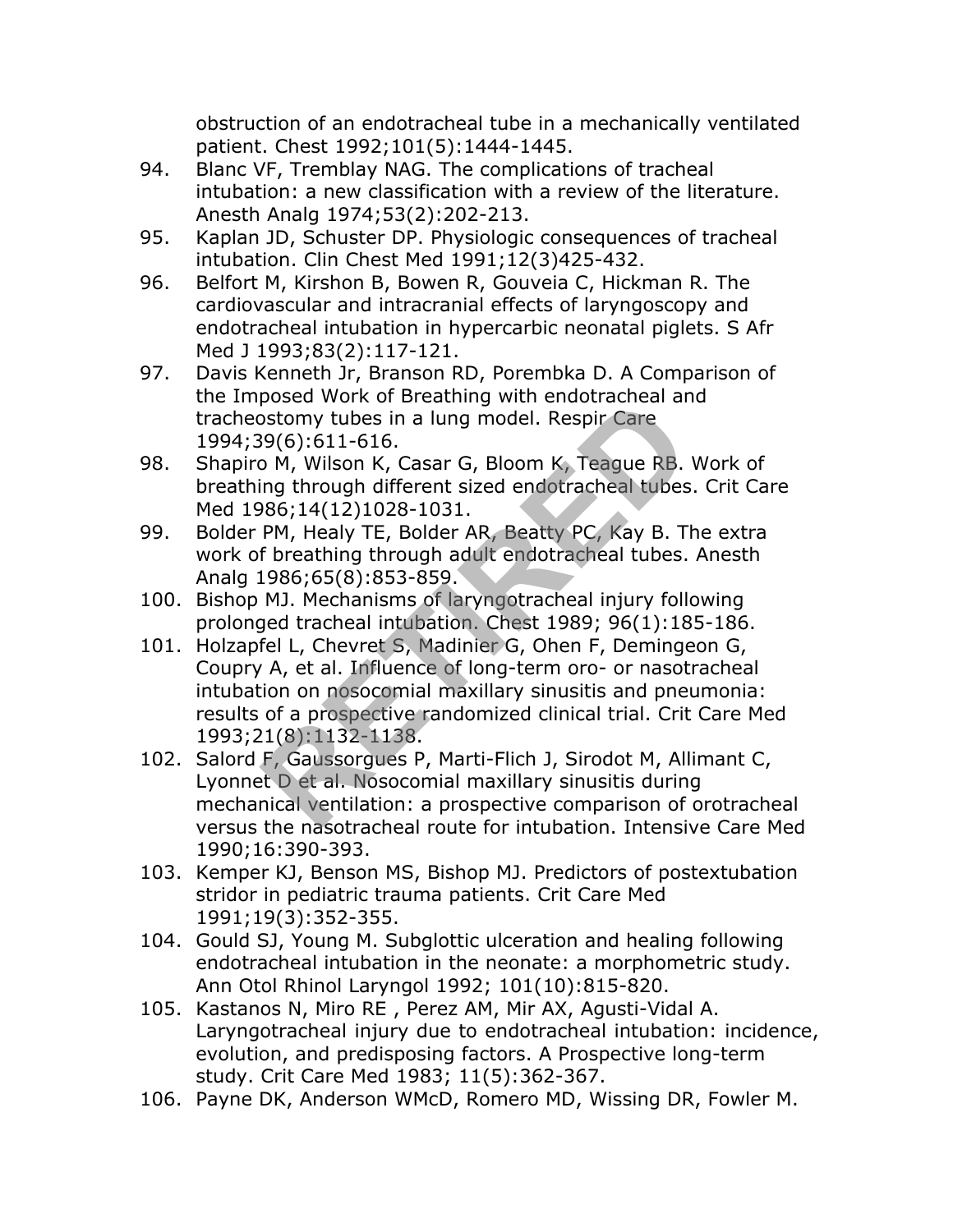Tracheoesophageal fistula formation in intubated patients: risk factors and treatment with high-frequency jet ventilation. Chest 1990;98(1):161-164.

- 107. Abbey NC, Green DE, Cicale MJ. Massive tracheal necrosis complicating endotracheal intubation (case report). Chest 1989;95(2):459-460.
- 108. Hansen M, Poulsen MR, Bendixen DK, Hartmann-Andersen F. Incidence of sinusitis in patients with nasotracheal intubation. Br J Anesth 1988;61:231-232.
- 109. Niederman MS, Craven DE, Fein AM, Schultz DE. Pneumonia in the critically ill hospitalized patient. Chest 1991;97(1):170-181.
- 110. Benjamin B. Prolonged intubation injuries of the larynx: endoscopic diagnosis, classification, and treatment. Ann Otol Rhinol Laryngol (suppl) 1993;160:1-15.
- 111. Bishop MJ, Weymuller EA, Fink BR. Laryngeal effects of prolonged intubation. Anesth Analg 1984;63:335-342.
- 112. McGill J, Clinton JE, Ruiz E. Cricothyrotomy in the emergency department. Ann Emerg Med 1982;11(7): 361-364.
- 113. Spaite DW, Joseph M. Prehospital cricothyrotomy: an investigation of indications, technique, complications, and patient outcome. Ann Emerg Med 1990;19(3):279-285.
- 114. Wood DE, Mathisen DJ. Late complications of tracheotomy. Clin Chest Med 1991;12(3)597-608.
- 115. Barriot P, Riou B. Retrograde technique for tracheal intubation in trauma patients. Crit Care Med 1988; 16(7):712-713.
- 116. Schapera A, Bainton CR, Kraemer R, Lee K. A pressurized injection/suction system for ventilation in the presence of complete airway obstruction. Crit Care Med 1994;22(2):326-333. Laryngol (suppl) 1993;160:1-15.<br>
MJ, Weymuller EA, Fink BR. Laryngeal effects<br>
ged intubation. Anesth Analg 1984;63:335-34<br>
J, Clinton JE, Ruiz E. Cricothyrotomy in the em<br>
ment. Ann Emerg Med 1982;11(7): 361-364.<br>
DW, Jos
- 117. Zornow MH, Thomas TC, Scheller MS. The efficacy of three different methods of transtracheal ventilation. Can J Anaesth 1989;36(6):624-628.
- 118. Bowes WA, Johnson JO. Pneumomediastinum after planned retrograde fiberoptic intubation. Anesth Analg 1994;78:795-797.
- 119. Campbell TP, Stewart RD, Kaplan RM, DeMichiei RV, Morton R. Oxygen enrichment of bag-valve-mask units during positivepressure ventilation: a comparison of various techniques. Ann Emerg Med 1988;17: 232-235.
- 120. Barnes TA, Potash R. Evaluation of five adult disposable operator-powered resuscitators. Respir Care 1989;34:254-261.
- 121. Barnes TA, McGarry WP III. Evaluation of ten disposable manual resuscitators. Respir Care 1990;35: 960-968.
- 122. Johannigman JA, Branson RD. Oxygen enrichment of expired gas for mouth-to-mask resuscitation. Respir Care 1991;36:99-103.
- 123. Hess D, Goff G, Johnson K. The effect of hand size, resuscitator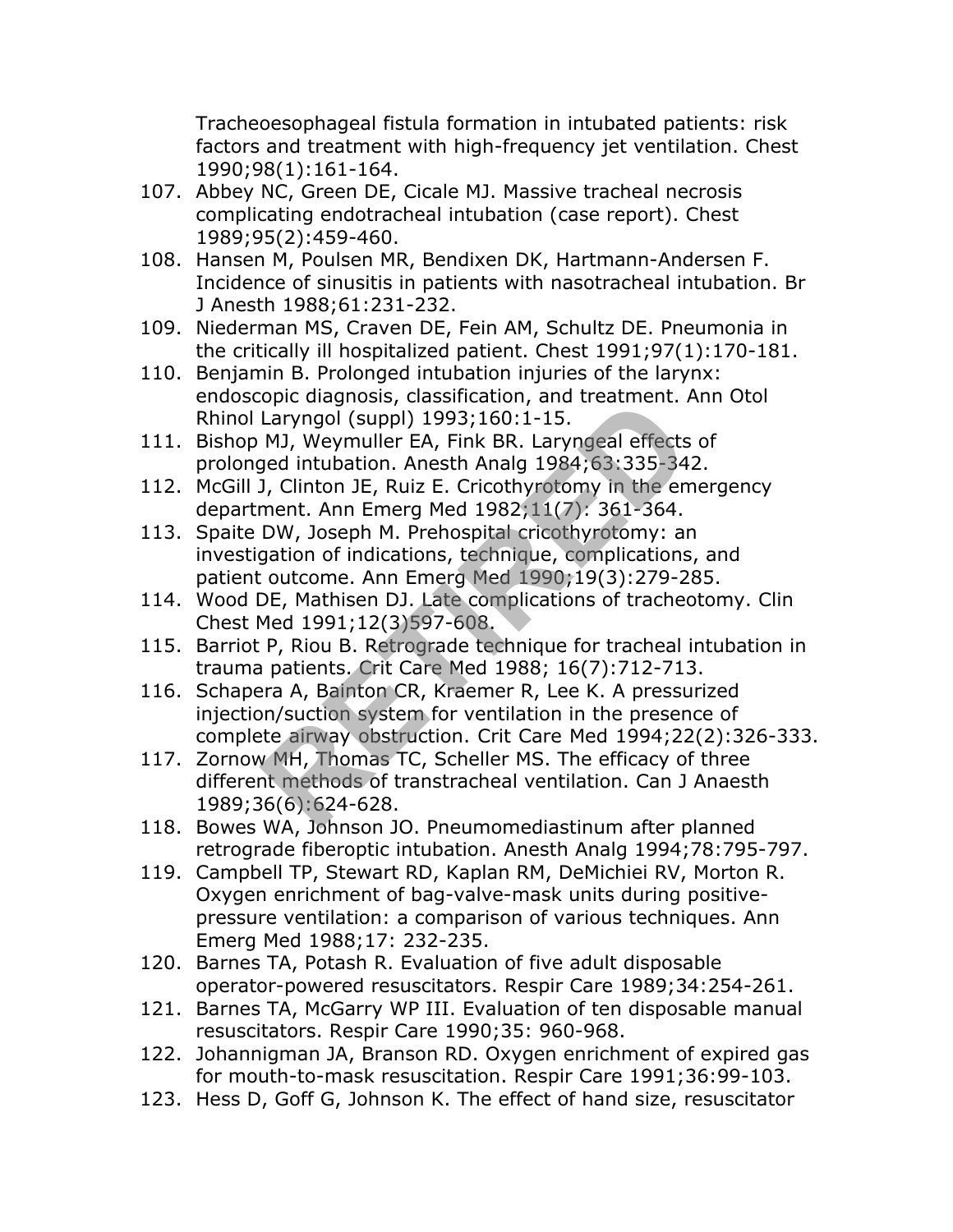brand, and use of two hands on volumes delivered during adult bag-valve ventilation. Respir Care 1989;34:805-810.

- 124. Fluck RR Jr, Sorbello JG. Comparison of tidal volumes, minute ventilation, and respiratory frequencies delivered by paramedic and respiratory care students with pocket mask versus demand valve. Respir Care 1991;36(10): 1105-1112.
- 125. Barnes TA, Stockwell DL. Evaluation of ten manual resuscitators across an operational temperature range of -18°ree;C to 50°ree;C. Respir Care 1991;36:161-172.
- 126. Nagel EL, Fine EG, Krischer JP, Davis JH. Complications of CPR. Crit Care Med 1981;9:424.
- 127. Hargarten KM, Aprahamian C, Mateer J. Pneumoperitoneum as a complication of cardiopulmonary resuscitation. Am J Emerg Med 1988;6:358-361.
- 128. Hillman K, Albin M. Pulmonary barotrauma during cardiopulmonary resuscitation. Crit Care Med 1986; 14(7):606-609.
- 129. Madansky DL, Lawson EE, Chernick V, Taeusch HW Jr. Pneumothorax and other forms of pulmonary air leak in newborns. Am Rev Respir Dis 1979;120:729-737.
- 130. Primhak RA. Factors associated with pulmonary air leak in premature infants receiving mechanical ventilation. J Pediatr 1983;102:764-768. 1.358-361.<br>
I. K, Albin M. Pulmonary barotrauma during cannomy resuscitation. Crit Care Med 1986; 14(7):<br>
Sky DL, Lawson EE, Chernick V, Taeusch HW J<br>
othorax and other forms of pulmonary air leak<br>
rms. Am Rev Respir Dis 1
- 131. Cournand A, Motley HL, Werko L, Richards DW. Physiological studies of the effects of intermittent positive pressure breathing on cardiac output in man. Am J Physiol 1948;15:162-174.
- 132. Venus B, Jacobs HK, Mathru M. Hemodynamic responses to different modes of mechanical ventilation in dogs with normal and acid aspirated lungs. Crit Care Med 1980;8:620-627.
- 133. Hull D. Lung expansion and ventilation during resuscitation of asphyxiated newborn infants. J Pediatr 1969;75 (1):47-58.
- 134. Milner AD, Vyas H, Hopkin IE. Efficacy of face mask resuscitation at birth. Br Med J Clin Res Ed 1984; 289:1563-1565.
- 135. Boon AW, Milner AD, Hopkin IE. Lung expansion, tidal exchange, and formation of the functional residual capacity during resuscitation of asphyxiated neonates. J Pediatr 1979;95(6):1031-1036.
- 136. Hauswald M, Sklar DP, Tandberg D, Garcia JF. Cervical spine movement during airway management: cinefluoroscopic appraisal in human cadavers. Am J Emerg Med 1991;9(6):535- 538.
- 137. American Association for Respiratory Care. Clinical Practice Guideline: resuscitation in the acute care hospital. Respir Care 1993;38(12):1179-1188.
- 138. American Association for Respiratory Care. AARC Guideline: in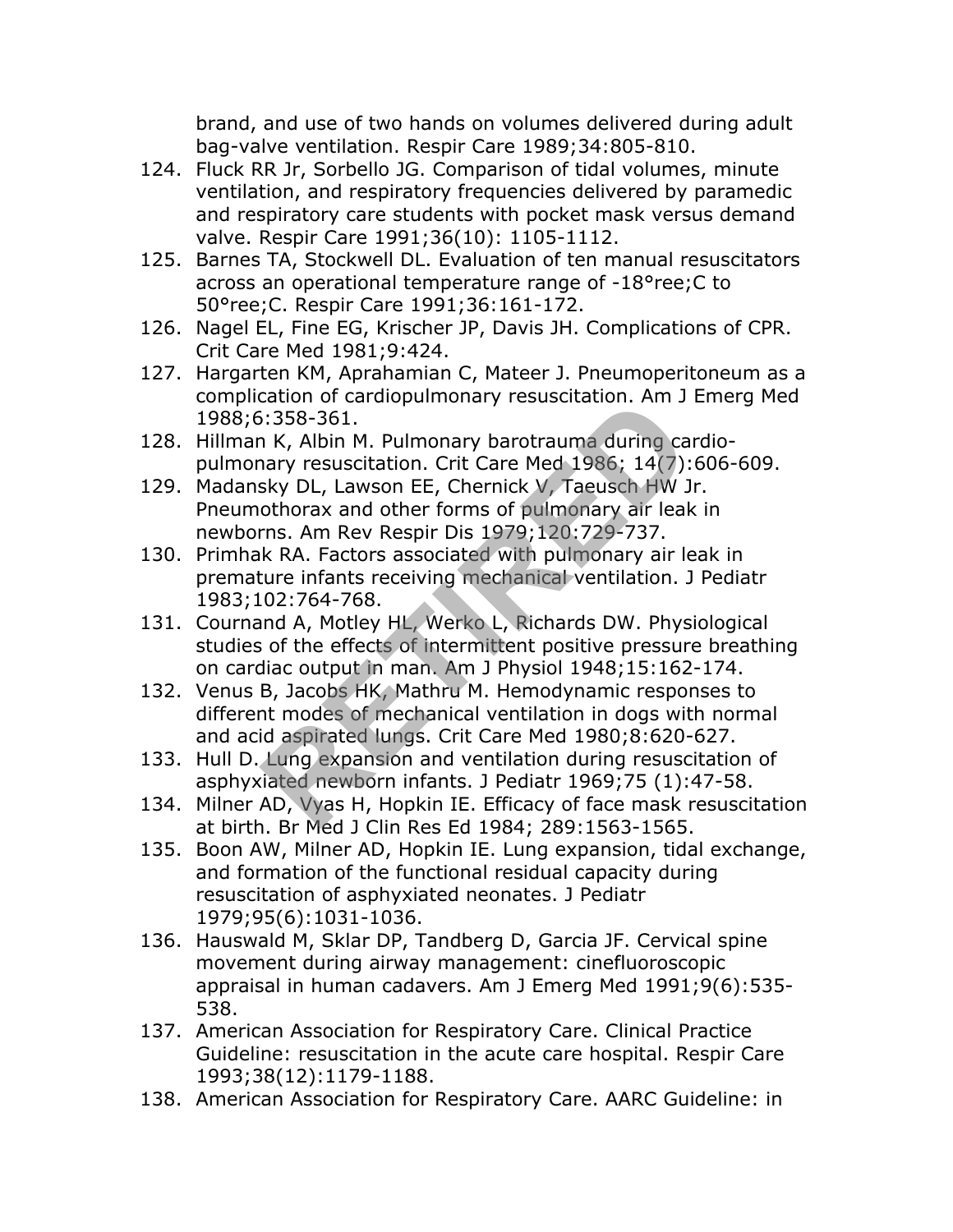vitro pH and blood gas analysis and hemoximetry. Respir Care 1993;38(5):505-510.

- 139. American Association for Respiratory Care. AARC Guideline: oxygen therapy in the acute care hospital. Respir Care 1991;36(12):1410-1413.
- 140. American Association for Respiratory Care. AARC Guideline: transport of the mechanically ventilated patient. Respir Care 1993;38:1169-1172.
- 141. American Association for Respiratory Care. AARC Guideline: Pulse oximetry. Respir Care 1991;36(12): 1406-1409.
- 142. Pepe PE, Zachariah BS, Chandra NC, and members of the Invasive Airway Techniques in Resuscitation. Invasive airway techniques in resuscitation. Ann Emerg Med 1993;22(2, Part 2):393-403.
- 143. American Association for Respiratory Care. Clinical Practice Guideline: Resuscitation in the acute care hospital. Respir Care 1993;38(1179-1188).
- 144. Brain AIJ. The laryngeal mask-a new concept in airway management. Br J Anaesth 1983;55:801-804.
- 145. Brain AIJ, McGhee TD, McAteer EJ, Thomas A, Abu-Saad MAW, Bushman JA. The laryngeal mask airway: development and preliminary trials of a new type of airway. Anaesthesia 1985;40:356-361. 1403.<br>
Association for Respiratory Care. Clinical P<br>
ne: Resuscitation in the acute care hospital. R<br>
RETIRED 1188).<br>
RETIRED 1188.<br>
RETIRED 1188.<br>
RETIRED 1188.<br>
RETIRED 1188.<br>
RETIRED 1188.<br>
RETIRED 1188.<br>
RETIRED 1188.<br>
- 146. Brimacombe J. Laryngeal mask airway: tool for airway management. J Post Anesth Nurs 1993;8(2):88-95.
- 147. Mason DG, Bingham RM. The laryngeal mask airway in children. Anaesthesia 1990;45:760-763.
- 148. Calder I, Ordman AJ, Jackowski, Crockard HA. The Brain laryngeal mask airway: an alternative to emergency tracheal intubation. Anaesthesia 1990;45:137-139.
- 149. Maltby JR, Loken RG, Watson NC. The laryngeal mask airway: clinical appraisal in 250 patients. Can J Anaesth 1990;37(5):509-513.
- 150. Martin PD, Cyna AM, Hunter WAH, Henry J, Ranayya GP. Training nursing staff in airway management for resuscitation: a clinical comparison of the face mask and laryngeal mask. Anaesthesia 1993;48:33-37.
- 151. Dubreuil M, Laffon M, Benoit P, Penon C, Ecoffey C. Complications and fiberoptic assessment of size 1 laryngeal mask airway . Anesth Analg 1993;76(3):527-529.
- 152. Johnston DF. The laryngeal mask airway in paediatric anaesthesia. Anesthesia 1990;45:924-927.
- 153. Lavies NG. Use of the laryngeal mask airway in neonatal resuscitation. Anesthesia 1993;48(4):352.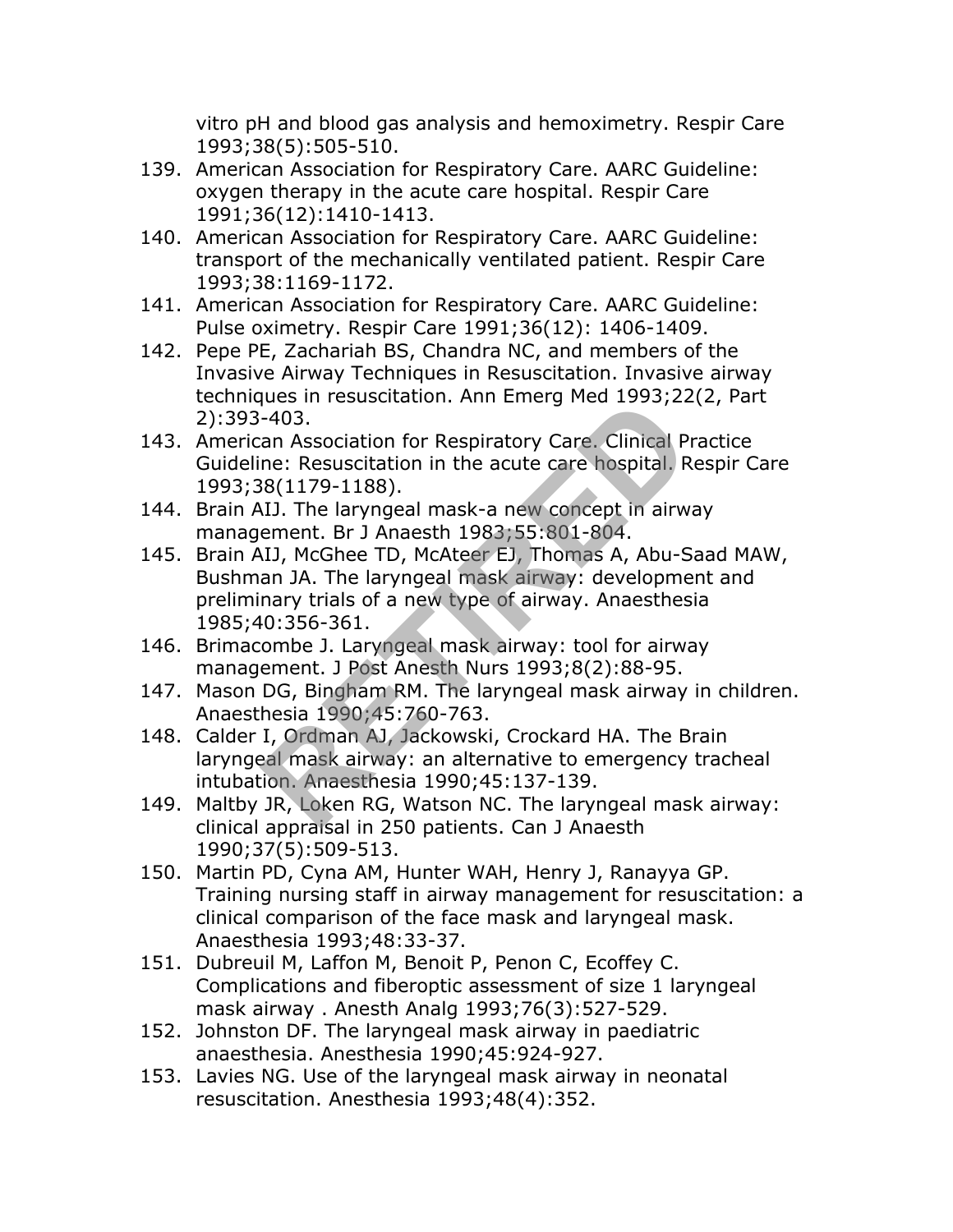- 154. Schofferman J, Oill P, Lewis AJ. The esophageal obturator airway: a clinical evaluation. Chest 1976;69:(1):67-71.
- 155. Strate RG, Fischer RP. Midesophageal perforations by esophageal obturator airways. J Trauma 1976;16(6): 503-509.
- 156. Grigsby JW, Rottman SJ. Prehospital airway management: esophageal obturator airway or endotracheal intubation? Ann Emerg Med 1981;3(1):25-29.
- 157. Bass RR, Allison EJ Jr, Hunt RC. The esophageal obturator airway: a reassessment of use by paramedics. Ann Emerg Med 1982;11(7):358-360.
- 158. Donen N, Tweed WA, Dashfsky S, Guttormson B. The esophageal obturator airway: an appraisal. Can Anesth Soc J 1983;30(2):194-200.
- 159. Smith JP, Bodai BI, Aubourg R, Ward RE. A field evaluation of the esophageal obturator airway. J Trauma 1983;23(4):317-321.
- 160. Smith JP, Bodai BA, Seifkin A, Palder S, Thomas V. The esophageal obturator airway: a review. JAMA 1983; 250(8, Aug 26):1081-1084.
- 161. Auerbach PS, Geeher EC. Inadequate oxygenation and ventilation using the esophageal gastric tube airway in the prehospital setting. JAMA 1983;250(22, Dec 9): 3067-3071.
- 162. Shea SR, MacDonald JR, Gruzinski. Prehospital endotracheal tube airway or esophageal gastric tube airway: a critical comparison. Ann Emerg Med 1985;14(2):102-112.
- 163. Gertler JP, Cameron DE, Shea K, Baker CC. The esophageal obturator airway: obturator or obtundator? J Trauma 1985;25(5):424-426.
- 164. Hammargren Y, Clinton JE, Ruiz E. A standard of comparison of esophageal obturator airway and endotracheal tube ventilation in cardiac arrest. Ann Emerg Med 1976; 14(4):953-958. JP, Bodai BI, Aubourg R, Ward RE. A field eval<br>pphageal obturator airway. J Trauma 1983;23<br>JP, Bodai BA, Seifkin A, Palder S, Thomas V, T<br>geal obturator airway: a review. JAMA 1983;<br>81-1084.<br>ch PS, Geeher EC. Inadequate ox
- 165. Goldenberg IF, Campion BC, Siebold CM, McBride JW, Long LA. Esophageal gastric tube airway vs endotracheal tube in prehospital cardiopulmonary arrest. Chest 1986;90(1):90-96.
- 166. Niemann JT, Rosborough JP, Myers R, Scarberry EN. The pharyngeo-tracheal lumen airway: preliminary investigations of a new adjunct. Ann Emerg Med 1984; 13(8):591-596.
- 167. Bartlett RL, Martin SD, McMahon JM, Schafermeyer RW, Vukich DJ, Hornung CA. A field comparison of the pharyngeotracheal lumen airway and the endotracheal tube. J Trauma 1992;32(3):280-284.
- 168. Frass M, Frenzer R, Rauscha F, Weber H, Pacher R, Leithner C. Evaluation of esophageal tracheal Combitube in cardiopulmonary resuscitation. Crit Care Med 1986;15(6)609-611.
- 169. Frass M, Frenzer R, Rauscha F, Schuster EE, Glogar D.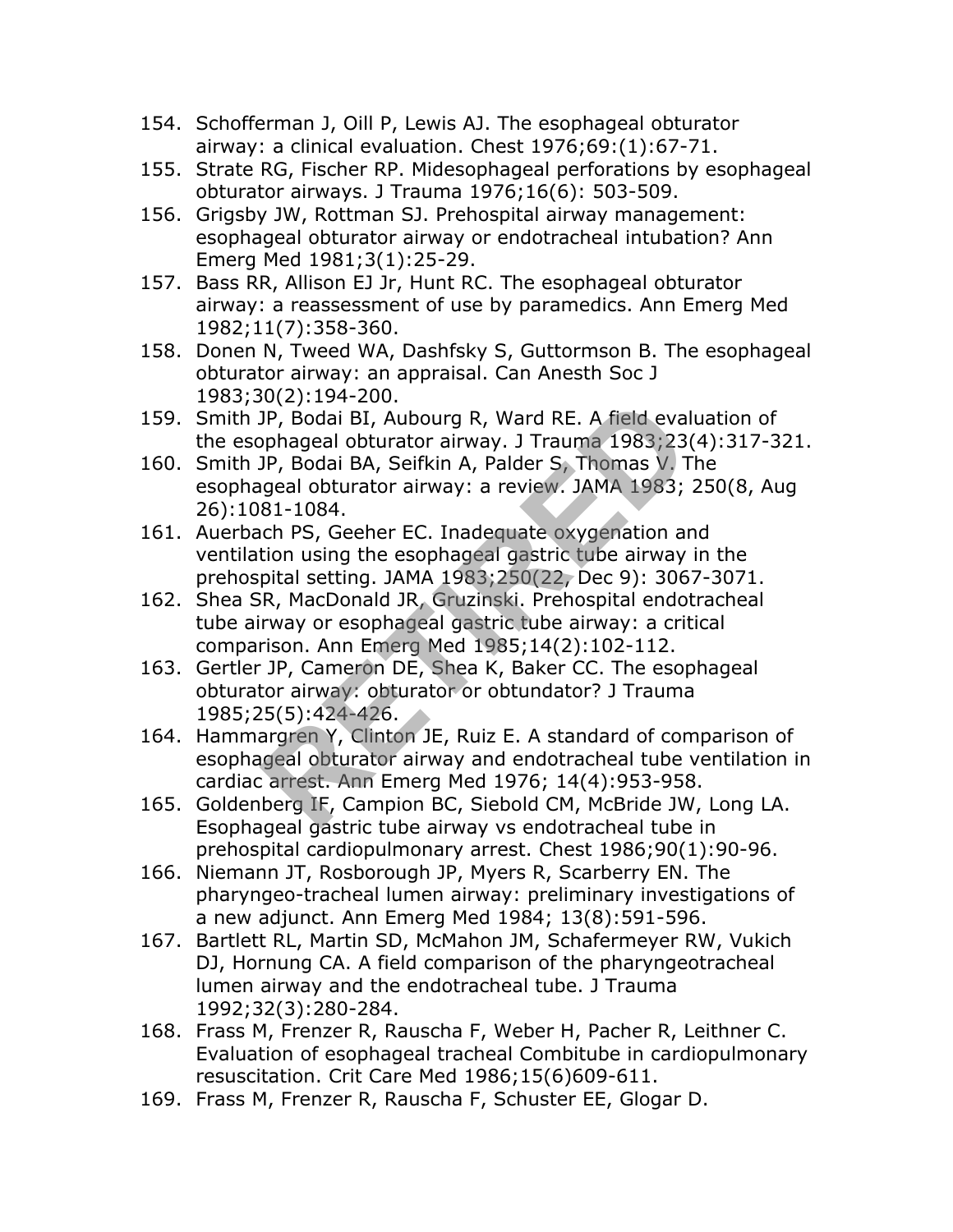Ventilation with the esophageal tracheal Combitube in cardiopulmonary resuscitation: promptness and effectiveness. Chest 1988;93(4):781-784.

- 170. Frass M, Rodler S, Frenzer R, Ilias W, Leithner C, Lackner F. Esophageal tracheal Combitube, endotracheal airway, and mask: comparison of ventilatory pressure curves. J Trauma 1989;29(11):1476-1479.
- 171. Bigenzahn W, Pesau B, Frass M. Emergency ventilation using the Combitube in cases of difficult intubation. Euro Arch Otol Rhino Laryngol 1991;248:129-131.
- 172. Eichenger S, Schreiber W, Heinz T, Kier P, Dufek V, Goldin M et all. Airway management in a case of neck impalement: use of the oesophageal tracheal Combitube airway. Br J Anaesth 1992;68:534-535.
- 173. Staudinger T, Brugger S, Watschinger B, Röggla M, Dielacher C, Löbl T et al. Emergency intubation with the Combitube: comparison with the endotracheal airway. Ann Emerg Med 1993;22(10):1573-1575. Represent traction combittable an way. BF5 And<br>Responsible an Way. BF5 And<br>Ret al. Emergency intubation with the Combitul<br>rison with the endotracheal airway. Ann Emery<br>22(10):1573-1575.<br>an Heart Association. Adjuncts for a
- 174. American Heart Association. Adjuncts for airway control, ventilation, and oxygenation. In: Textbook of advanced cardiac life support. Dallas: American Heart Association 1994:2.12, 2.13.
- 175. Birmingham PK, Cheney FW, Ward RJ. Esophageal intubation: a review of detection techniques. Anesth Analg 1986;65(8):886- 891.
- 176. Stone DJ, Bogdonoff DL. Airway considerations in the management of patients requiring long-term endotracheal intubation. Anesth Analg 1992;74:276-287.
- 177. McShane AJ, Martin JL. Preoxygenation and pulse oximetry may delay detection of esophageal intubation. J Natl Med Assoc 1987;79(9):991-992.
- 178. Howells TH, Riethmuller RJ. Signs of endotracheal intubation. Anaesthesia 1980;35(10):984-986.
- 179. Wee MYK. The oesophageal detector device: assessment of a new method to distinguish oesophageal from tracheal intubation. Anaesthesia 1988;43:27-29.
- 180. Andersen KH, Hald A. Assessing the position of the tracheal tube. The reliability of different methods. Anaesthesia 1989;44(12):985-985.
- 181. MacLeod BA, Heller MB, Gerard J, Yealy DM, Menegazzi JJ. Verification of endotracheal tube placement with colorimetric end-tidal CO2 detection. Ann Emerg Med 1991;20(3):267-270.
- 182. Bhende MS, Thompson AEE, Cook DR, Saville AL. Validity of a disposable end-tidal CO2 detector in verifying endotracheal tube placement in infants and children. Ann Emerg Med